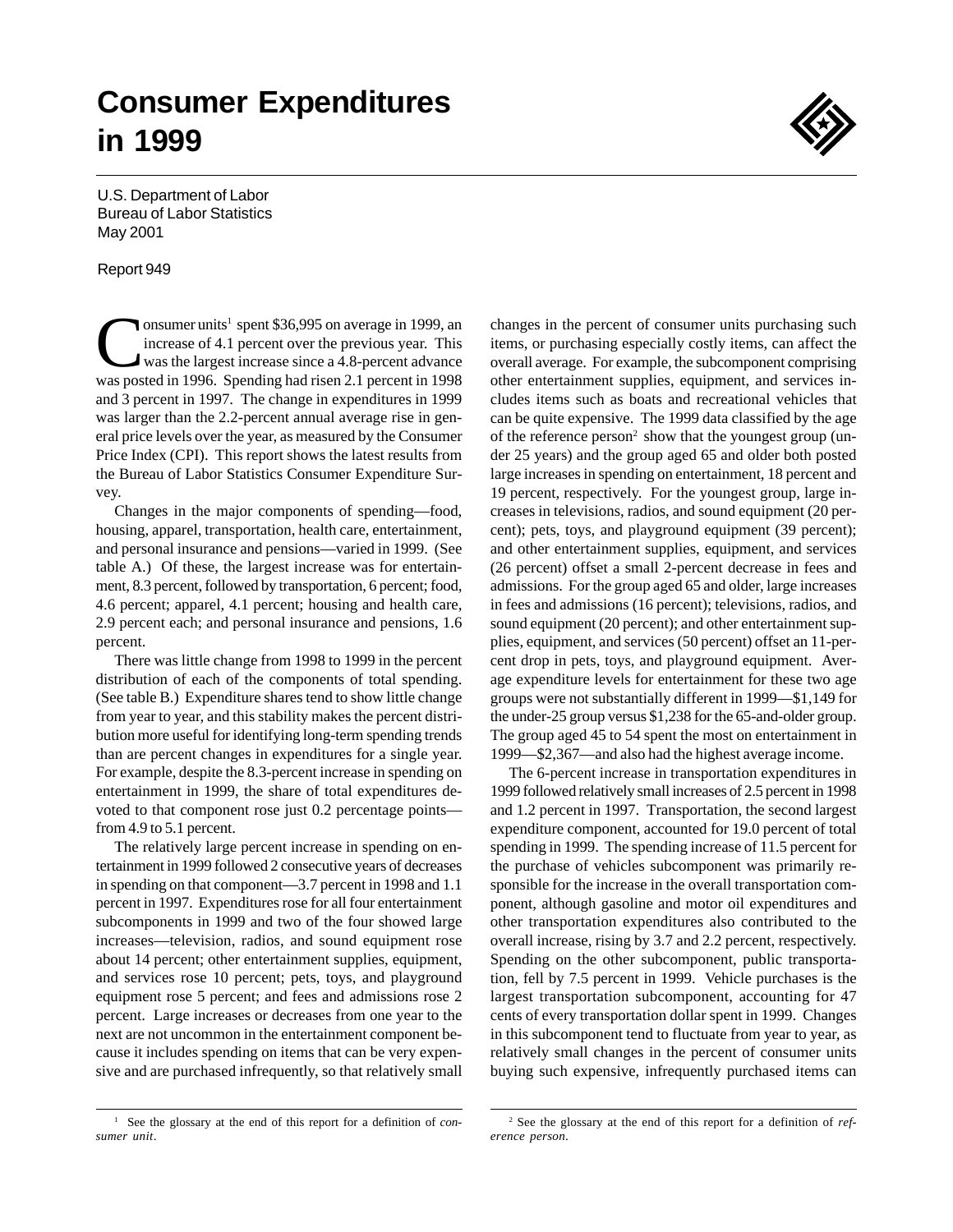have a large effect on the overall average. Expenditures on both new and used vehicles rose in 1999 but especially so for new trucks, which include the popular sport utility vehicles. Spending on gasoline and motor oil, which accounts for about 15 percent of total transportation expenditures, rose 3.7 percent in 1999 following a 7.4-percent decrease a year earlier. The 1999 spending increase reflects the rise in gasoline prices of 9.3 percent, as shown by the CPI. Other transportation expenses, accounting for almost a third of the transportation total, rose 2.2 percent. This category includes expenditures for such items as vehicle insurance, maintenance, and repairs; vehicle finance charges; and rentals and leases. Spending on the remaining subcomponent, public transportation, fell 7.5 percent in 1999. It includes airline, ship, and train fares, as well as intracity mass transit, and accounts for about 6 percent of total transportation.

Spending on food rose almost 5 percent in 1999, following a 0.2-percent increase in 1998 and a 2.2-percent increase in 1997. Reversing a pattern noted during the preceding 3 years, the 1999 increase in spending for food at home was greater than that for food away from home, although the difference between the two expenditure categories was not large. Spending on food at home rose 2.6 percent in 1996 and 0.1 percent in 1997, fell 3.5 percent in 1998, and then rose 4.9 percent in 1999. In comparison, spending on food away from home rose 7.1 percent in 1996, 5.4 percent in 1997, 5.7 percent in 1998, and 4.2 percent in 1999. A growing economy and rising numbers of dual-income families contributed to steady increases in spending on food away from home over the 1996-99 period. When 1999 data are classified by the size of the consumer unit, they show that two-person and fourperson consumer units increased their spending on food the most, by 8.8 percent and 6 percent, respectively. Two-person consumer units had the largest increase in spending on food at home, 9.2 percent, while four-person consumer units had the greatest increase for food away from home, 8.7 percent. The smallest increase in spending on food at home was by single persons, 2.9 percent, while spending on food away from home actually decreased, by 1.5 percent, for threeperson consumer units. On average, food away from home accounted for 42 cents of the total food dollar in 1999, about the same amount as in 1998 but up from the average of 39 cents in 1996.

The 4.1-percent increase in spending on apparel in 1999 followed consecutive years of decreased spending in 1997 (-1.3 percent) and 1998 (-3.2 percent). Increases of 5.5 percent for men's and boys' clothing, 7.8 percent for footwear, and 10 percent for other apparel products and services offset an 8.2-percent decrease in clothing for children under 2, and a small 0.6-percent increase for women's and girls' clothing. The other apparel products and services category includes expensive items such as watches and jewelry, as well as items such as laundry and dry cleaning, and is subject to fluctuation from one year to the next. The share of total spending allocated to apparel and services fell from 5.2 percent in 1996 to 4.7 percent in 1999. According to expenditure data classified by the region of residence, average spending on apparel actually fell in three of the four regions in 1999, but the large 25-percent increase in the West offset decreases of about 2 percent in each of the other regions. Spending in the West region increased sharply for all the subcomponents of apparel, with the exception of the relatively minor subcomponent, clothing for children under 2. In the West, spending rose 22 percent for men's and boys' clothing; 21 percent for women's and girls' clothing; 30.5 percent for footwear; and 44.8 percent for other apparel products and services. The large 1999 increase in spending on apparel in the West region followed a decrease of 5.9 percent the previous year.

Spending on housing, which is the largest expenditure component and accounts for almost a third of total spending, rose 2.9 percent in 1999, following increases of 3.9 percent in 1998 and 4.9 percent in 1997. Well over half, 58 percent, of the average housing dollar went for shelter, for which expenditures rose 5 percent in 1999. Spending on housekeeping supplies and household operations, relatively small subcomponents of housing, rose by 3.3 and 22 percent, respectively. Household operations includes such items as care for the elderly, invalids, handicapped, and so forth, and daycare centers, nursery, and preschool, which may be quite expensive and can contribute to fluctuations in spending on household operations from year to year. The increases in these subcomponents offset decreases in spending on utilities, fuels, and public services (1.2 percent) and housefurnishings and equipment (6.4 percent) in 1999. Data classified by quintiles of before-tax income<sup>3</sup> show that 1999 changes in spending on housing were greatest for consumers in the two highest income quintiles—5.4 percent for the fourth quintile and 5.9 percent for the fifth quintile. Expenditures by the lowest three quintiles increased by 0.5 percent, 3.2 percent, and 1.2 percent, respectively. Large increases in the household operations and shelter subcomponents contributed to the large increases in the overall housing component for the two highest quintiles.

Out-of-pocket spending on health care rose 2.9 percent in 1999, following increases of 3.4 percent in 1998 and 4 percent in 1997. Spending on health insurance, which is the largest subcomponent of health care and accounted for slightly less than half of the overall component, rose just 1.1 percent in 1999. Spending on medical services rose 3.0 percent, that for drugs (prescription and nonprescription) increased 6.9 percent, and expenditures for medical supplies were up 6.9 percent. Average spending on health care by the youngest age group (reference person under 25) was up sharply in 1999, rising 23.8 percent, while spending by the oldest group (reference person aged 75 or older) rose 3.9 percent over the period. The large increase in spending by the youngest group was spread across all the health care subcomponents. Despite having the largest percent increase in health care

<sup>&</sup>lt;sup>3</sup> See the glossary at the end of this report for a definition of *quintiles of income before taxes.*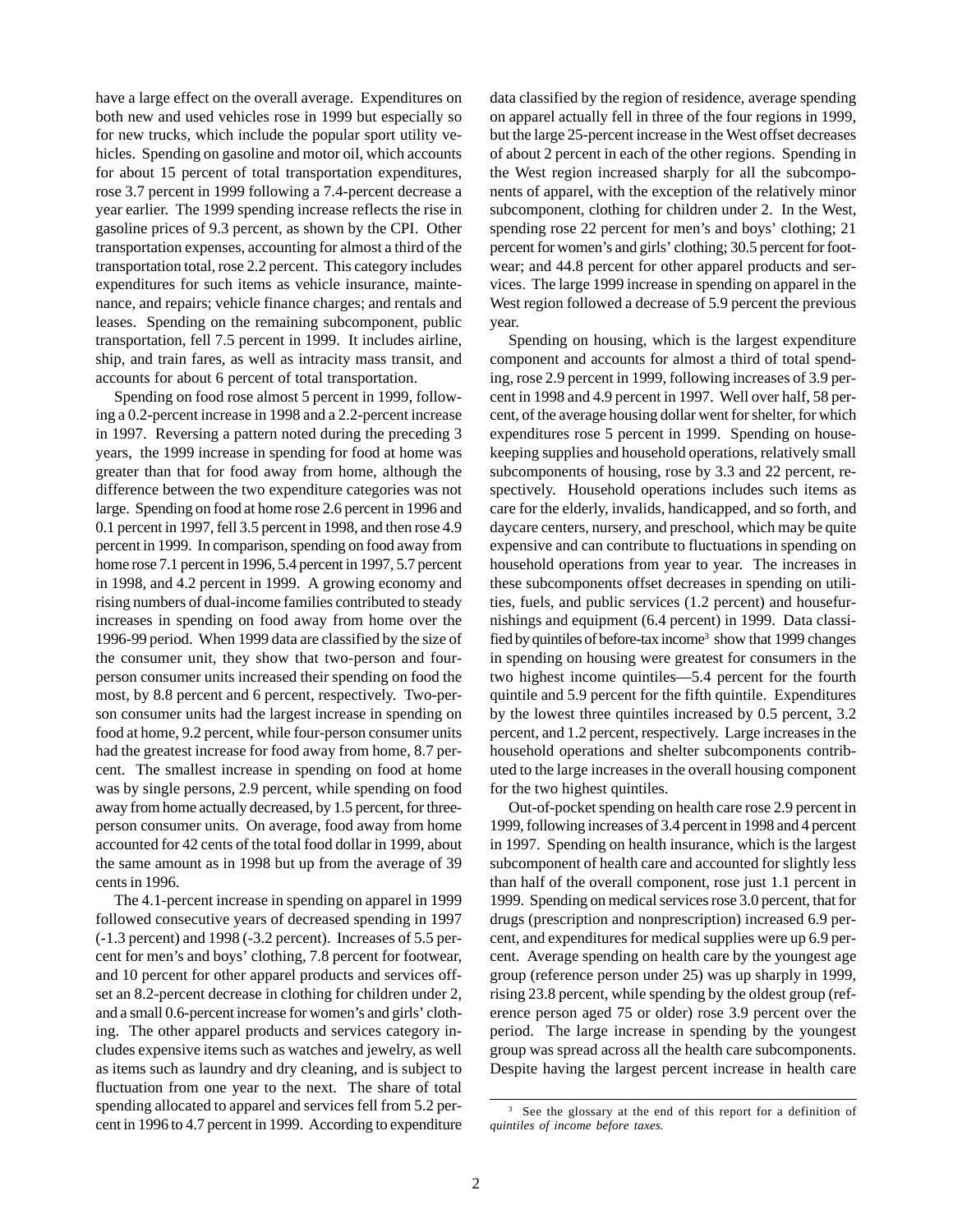|         | Table A. Average annual expenditures of all consumer units and percent changes, Consumer Expenditure Survey, |  |  |  |  |  |
|---------|--------------------------------------------------------------------------------------------------------------|--|--|--|--|--|
| 1997-99 |                                                                                                              |  |  |  |  |  |

|                                         |          |          |          | Percent change |         |  |
|-----------------------------------------|----------|----------|----------|----------------|---------|--|
| Item                                    | 1997     | 1998     | 1999     | 1997-98        | 1998-99 |  |
| Number of consumer units (in thousands) | 105,576  | 107,182  | 108,465  |                |         |  |
|                                         | \$39,926 | \$41,622 | \$43,951 |                |         |  |
| Averages:                               |          |          |          |                |         |  |
|                                         | 47.7     | 47.6     | 47.9     |                |         |  |
| Number of persons in consumer unit      | 2.5      | 2.5      | 2.5      |                |         |  |
|                                         | 1.3      | 1.3      | 1.3      |                |         |  |
|                                         | 2.0      | 2.0      | 1.9      |                |         |  |
|                                         | 64       | 64       | 65       |                |         |  |
|                                         | \$34,819 | \$35,535 | \$36,995 | 2.1            | 4.1     |  |
|                                         | 4,801    | 4,810    | 5,031    | $\cdot$ .2     | 4.6     |  |
|                                         | 2,880    | 2,780    | 2,915    | $-3.5$         | 4.9     |  |
| Cereals and bakery products             | 453      | 425      | 448      | $-6.2$         | 5.4     |  |
| Meats, poultry, fish, and eggs          | 743      | 723      | 749      | $-2.7$         | 3.6     |  |
|                                         | 314      | 301      | 322      | $-4.1$         | 7.0     |  |
|                                         | 476      | 472      | 500      | $-.8$          | 5.9     |  |
|                                         | 895      | 858      | 896      | $-4.1$         | 4.4     |  |
| Food away from home                     | 1,921    | 2,030    | 2,116    | 5.7            | 4.2     |  |
|                                         | 309      | 309      | 318      |                | 2.9     |  |
|                                         | 11,272   | 11,713   | 12,057   | 3.9            | 2.9     |  |
|                                         | 6,344    | 6,680    | 7,016    | 5.3            | 5.0     |  |
| Utilities, fuels, and public services   | 2,412    | 2,405    | 2,377    | $-.3$          | $-1.2$  |  |
|                                         | 548      | 546      | 666      | $-4$           | 22.0    |  |
| Housekeeping supplies                   | 455      | 482      | 498      | 5.9            | 3.3     |  |
| Housefurnishings and equipment          | 1,512    | 1,601    | 1,499    | 5.9            | $-6.4$  |  |
|                                         | 1,729    | 1,674    | 1,743    | $-3.2$         | 4.1     |  |
|                                         | 6,457    | 6,616    | 7,011    | 2.5            | 6.0     |  |
| Vehicle purchases (net outlay)          | 2,736    | 2,964    | 3,305    | 8.3            | 11.5    |  |
|                                         | 1,098    | 1,017    | 1,055    | $-7.4$         | 3.7     |  |
|                                         | 2,230    | 2,206    | 2.254    | $-1.1$         | 2.2     |  |
|                                         | 393      | 429      | 397      | 9.2            | $-7.5$  |  |
|                                         | 1,841    | 1,903    | 1,959    | 3.4            | 2.9     |  |
|                                         | 1,813    | 1,746    | 1,891    | $-3.7$         | 8.3     |  |
| Personal care products and services     | 528      | 401      | 408      | $-24.1$        | 1.7     |  |
|                                         | 164      | 161      | 159      | $-1.8$         | $-1.2$  |  |
|                                         | 571      | 580      | 635      | 1.6            | 9.5     |  |
| Tobacco products and supplies           | 264      | 273      | 300      | 3.4            | 9.9     |  |
|                                         | 847      | 860      | 867      | 1.5            | .8      |  |
|                                         | 1,001    | 1,109    | 1,181    | 10.8           | 6.5     |  |
|                                         | 3,223    | 3,381    | 3,436    | 4.9            | 1.6     |  |
| Life and other personal insurance       | 379      | 398      | 394      | 5.0            | $-1.0$  |  |
| Pensions and Social Security            | 2,844    | 2,982    | 3,042    | 4.9            | 2.0     |  |

<sup>1</sup> Income values are derived from "complete income reporters" only.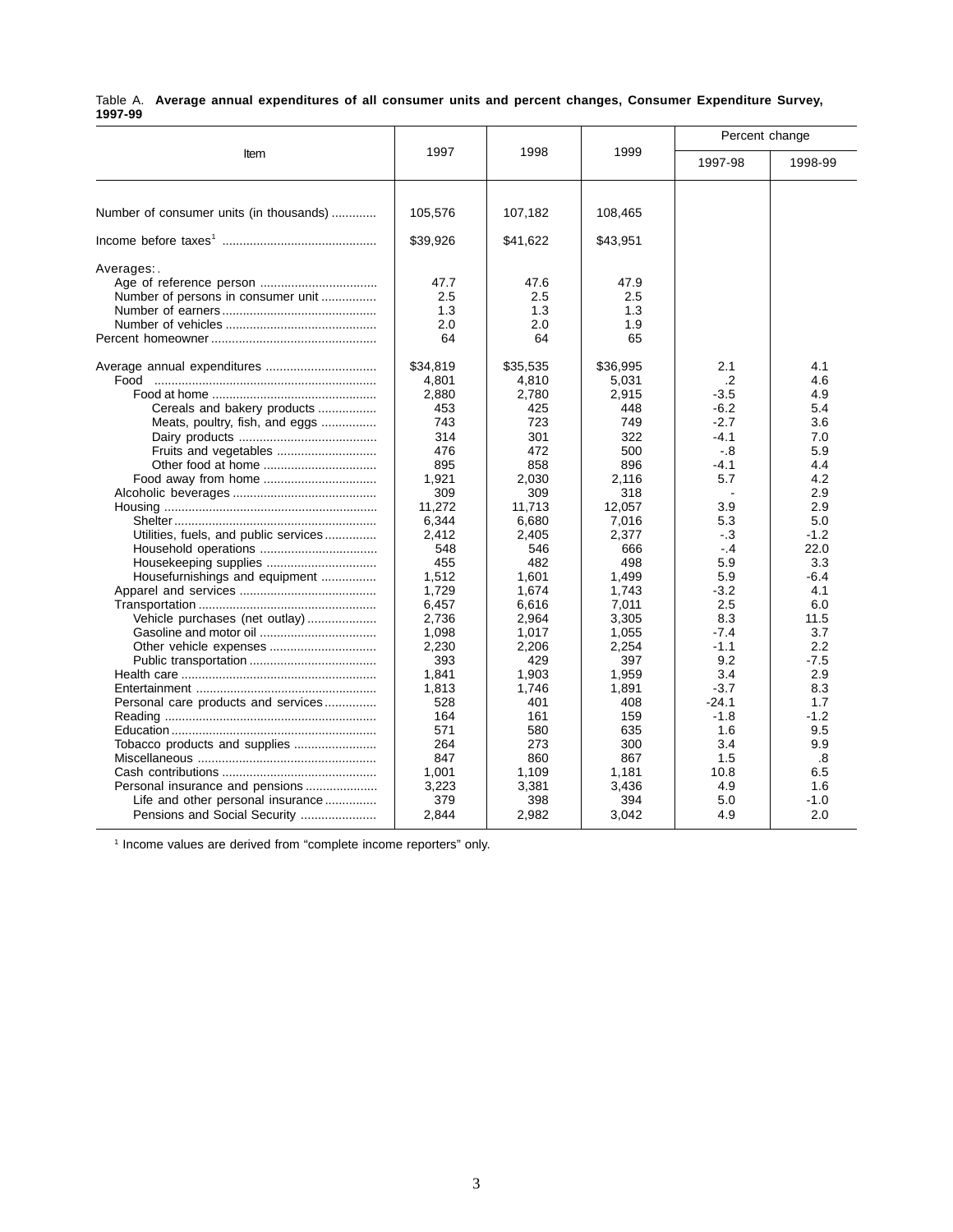|  |  |  |  | Table B. Distribution of total annual expenditures by major category, Consumer Expenditure Survey, 1996-99 |  |  |  |  |  |  |  |
|--|--|--|--|------------------------------------------------------------------------------------------------------------|--|--|--|--|--|--|--|
|--|--|--|--|------------------------------------------------------------------------------------------------------------|--|--|--|--|--|--|--|

| Item                         | 1996  | 1997  | 1998  | 1999  |
|------------------------------|-------|-------|-------|-------|
|                              | 100.0 | 100.0 | 100.0 | 100.0 |
| Food                         | 13.9  | 13.8  | 13.5  | 13.6  |
|                              | 8.5   | 8.3   | 7.8   | 7.9   |
|                              | 5.4   | 5.5   | 5.7   | 5.7   |
|                              | 31.8  | 32.4  | 33.0  | 32.6  |
|                              | 5.2   | 5.0   |       | 4.7   |
|                              | 18.9  | 18.5  | 18.6  | 19.0  |
|                              | 8.3   | 7.9   | 8.3   | 8.9   |
|                              | 3.2   | 3.2   | 2.9   | 2.9   |
|                              | 7.4   | 7.5   | 7.4   | 7.2   |
|                              | 5.2   |       | 5.4   |       |
|                              | 5.4   | 52    | 4.9   |       |
|                              | 9.1   | 9.3   | 9.5   | 9.3   |
|                              | 1.0   |       |       |       |
| Pensions and Social Security | 8.0   |       | 8.4   | 8.2   |
|                              | 10.5  | 10.6  | 10.4  | 10.5  |
|                              |       |       |       |       |

1 Includes alcoholic beverages, personal care products and services, reading, education, tobacco products and supplies, cash

spending of any of the age groups, the youngest group still allocated the smallest share of their total spending to health care in 1999—2.5 percent, up slightly from the 2.3-percent share spent in 1998. In comparison, the oldest group had the largest health care share, 13.3 percent. The level of health care spending also was substantially higher for the oldest group, \$3,052, versus \$551 spent by the youngest group.

Expenditures on personal insurance and pensions rose 1.6 percent in 1999, following increases of about 5 percent in 1998 and 1997. Of the two subcomponents of personal insurance and pensions, the smaller subcomponent, life and other personal insurance (\$394 in 1999), decreased by 1 percent. This was offset by a 2-percent increase in the larger subcomponent, pensions and Social Security (\$3,042), which includes items such as deductions for government and railroad retirement, Social Security and private pensions, and nonpayroll deposits to retirement plans. According to the data on personal insurance and pensions classified by income class, spending either decreased, or increased by less than 2 percent, for all income classes except the highest (\$70,000 and over), for which expenditures rose by 4.5 percent. For the highest income class, spending on life and other personal insurance rose 3.6 percent, while spending on pensions and Social Security rose 4.6 percent. Personal insurance and pensions account for 3 percent or less of total spending by the three lowest income classes (less than \$5,000, \$5000 to \$9,999, and \$10,000 to \$14,999), but for almost 16 percent of spending by the highest income class. The lowest income groups include larger proportions of students, young persons just beginning their careers, and retired persons—groups that typically do not spend as much on personal insurance and pensions.

Among the remaining spending components (those with lower spending levels), both education and tobacco products and supplies rose almost 10 percent in 1999. Over half of the total education component is accounted for by spending on college tuition, for which expenditures rose by about contributions, and miscellaneous.

the same amount as the education total. Most of the spending on tobacco products and supplies is accounted for by cigarette expenditures, and the increase in spending levels in 1999 reflects the large increase in cigarette prices, about 31 percent as measured by the CPI. Spending on cash contributions rose 6.5 percent in 1999, following a 10.8-percent increase a year earlier. This component includes contributions to nonconsumer-unit members, as well as to charitable, educational, religious, and political organizations. Because such contributions can be quite large, spending levels can fluctuate quite a bit from year to year. Spending on this component rose about 13 percent for the two highest income quintiles.

# **Brief description of the Consumer Expenditure Survey**

The current Consumer Expenditure Survey program began in 1980. Its principal objective is to collect information on the buying habits of American consumers. Consumer expenditure data are used in a variety of research by government, business, labor, and academic analysts. Additionally, the data are required for periodic revision of the Consumer Price Index (CPI).

The survey, which is conducted by the U.S. Census Bureau for the Bureau of Labor Statistics, consists of two components: A diary or recordkeeping survey completed by participating consumer units for two consecutive 1-week periods; and an interview survey in which expenditures of consumer units are obtained in five interviews conducted at 3 month intervals. Results in this report are based on integrated data from both surveys.

Survey participants record dollar amounts for goods and services purchased during the reporting period, whether or not payment is made at the time of purchase. Expenditure amounts include all sales and excise taxes for all items purchased by the consumer unit for itself or for others. Excluded from both surveys are all business-related expenditures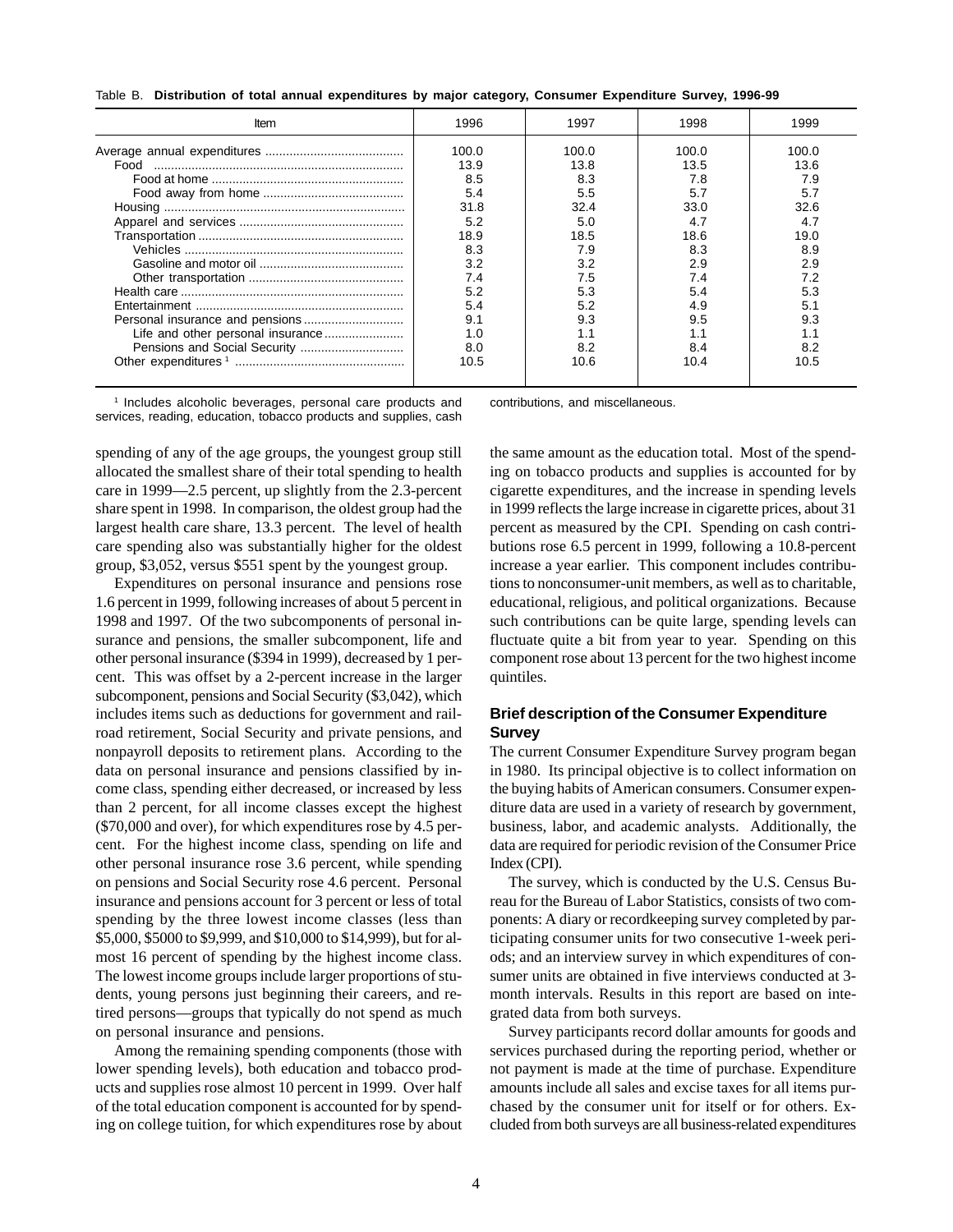and expenditures for which the consumer unit is reimbursed.

Each component of the survey queries an independent sample of consumer units, which is representative of the U.S. population. For the diary survey, about 7,500 consumer units are sampled each year. Each consumer unit keeps a diary for two 1-week periods, yielding approximately 15,000 diaries a year. The interview sample is selected on a rotating panel basis, surveying about 7,500 consumer units each quarter. Each consumer unit is interviewed once per quarter, for five consecutive quarters. Data are collected on an ongoing basis in 105 areas of the United States.

The interview survey is designed to capture expenditure data that respondents can reasonably recall for a period of 3 months or longer. In general, these include relatively large expenditures, such as those for real property, automobiles, and major appliances, or expenditures that occur on a regular basis, such as those for rent, utilities, or insurance premiums. Including global estimates of spending for food, it is estimated that about 95 percent of expenditures are covered in the interview survey. Nonprescription drugs, household supplies, and personal care items are excluded. The interview survey also provides data on expenditures incurred while on leisure trips.

The diary survey is designed to capture expenditures on small, frequently purchased items that normally are difficult for respondents to recall. Detailed records of expenses are kept for food and beverages—both at home and in eating places, tobacco, housekeeping supplies, nonprescription drugs, and personal care products and services. Expenditures incurred while away from home overnight or longer by members of the consumer unit are excluded from the diary survey. Although the diary was designed to collect information on expenditures that could not be recalled easily over time, respondents are asked to report *all* expenses (except overnight travel) that the consumer unit incurs during the survey week.

Integrated data from the BLS diary and interview surveys provide a complete accounting of consumer expenditures and income, which neither survey component alone is designed to do. Data on some expenditure items are collected in only one of the components. For example, the diary does not collect data on expenditures for overnight travel, or information on reimbursements, as the interview does. Examples of expenditures for which reimbursements are excluded are medical care; automobile repair; and construction, repairs, alterations, and maintenance of property.

For items unique to one component, the choice of component to use as the source of data is obvious. However, there is considerable overlap in coverage between the surveys. Because of this, integrating the data presents the problem of determining the appropriate survey component from which to select expenditure items. When data are available from both survey sources, the more reliable of the two (as determined by statistical methods) is selected. As a result, some items are selected from the interview survey and others from the diary survey.

Population coverage and definition of components of the Consumer Expenditure Survey differ from those of the Consumer Price Index. Consumer expenditure data cover the total population, whereas the CPI covers only the urban population. In addition, home ownership is treated differently in the two surveys. Actual expenditures of homeowners are reported in the Consumer Expenditure Survey, whereas the Consumer Price Index uses a rental equivalence approach that attempts to measure the change in the cost of obtaining, in the rental marketplace, services equivalent to those provided by owner-occupied homes.

#### **Interpreting the data**

Expenditures are averages for consumer units with specified characteristics, regardless of whether a particular unit incurred an expense for a specific item during the recordkeeping period. The average expenditure for an item may be considerably lower than the expenditure by those consumer units that purchased the item. The less frequently an item is purchased, the greater the difference between the average for all consumer units and the average for those purchasing the item. Also, an individual consumer unit may spend more or less than the average, depending on its particular characteristics. Factors such as income, age of family members, geographic location, taste, and personal preference also influence expenditures. Furthermore, even within groups with similar characteristics, the distribution of expenditures varies substantially. These points should be considered when relating reported averages to individual circumstances.

Users of these survey data also should keep in mind that prices for many goods and services have risen since the survey was conducted. For example, rent as measured by the Consumer Price Index rose 4.4 percent between 1999 (annual average index) and September 2000.

In addition, sample surveys are subject to two types of errors—sampling and nonsampling. Sampling errors occur because the data are collected from a representative sample rather than from the entire population. Nonsampling errors result from the inability or unwillingness of respondents to provide correct information, differences in interviewer ability, mistakes in recording or coding, or other processing errors.

#### **Tables and data**

Tables in this report include integrated data from both the diary and interview components of the Consumer Expenditure Survey, enabling data users to associate the full range of expenditures with consumers' demographic characteristics. Tables show data classified by income quintile, income class, age of the reference person, size of the consumer unit, composition of the consumer unit, number of earners, housing tenure, type of area (urban-rural), race, Hispanic origin, region of residence, occupation, and education. (These are the same classifications published in prior reports and bulletins.)

Information on expenditures, income, and family characteristics of single persons, classified by either age and sex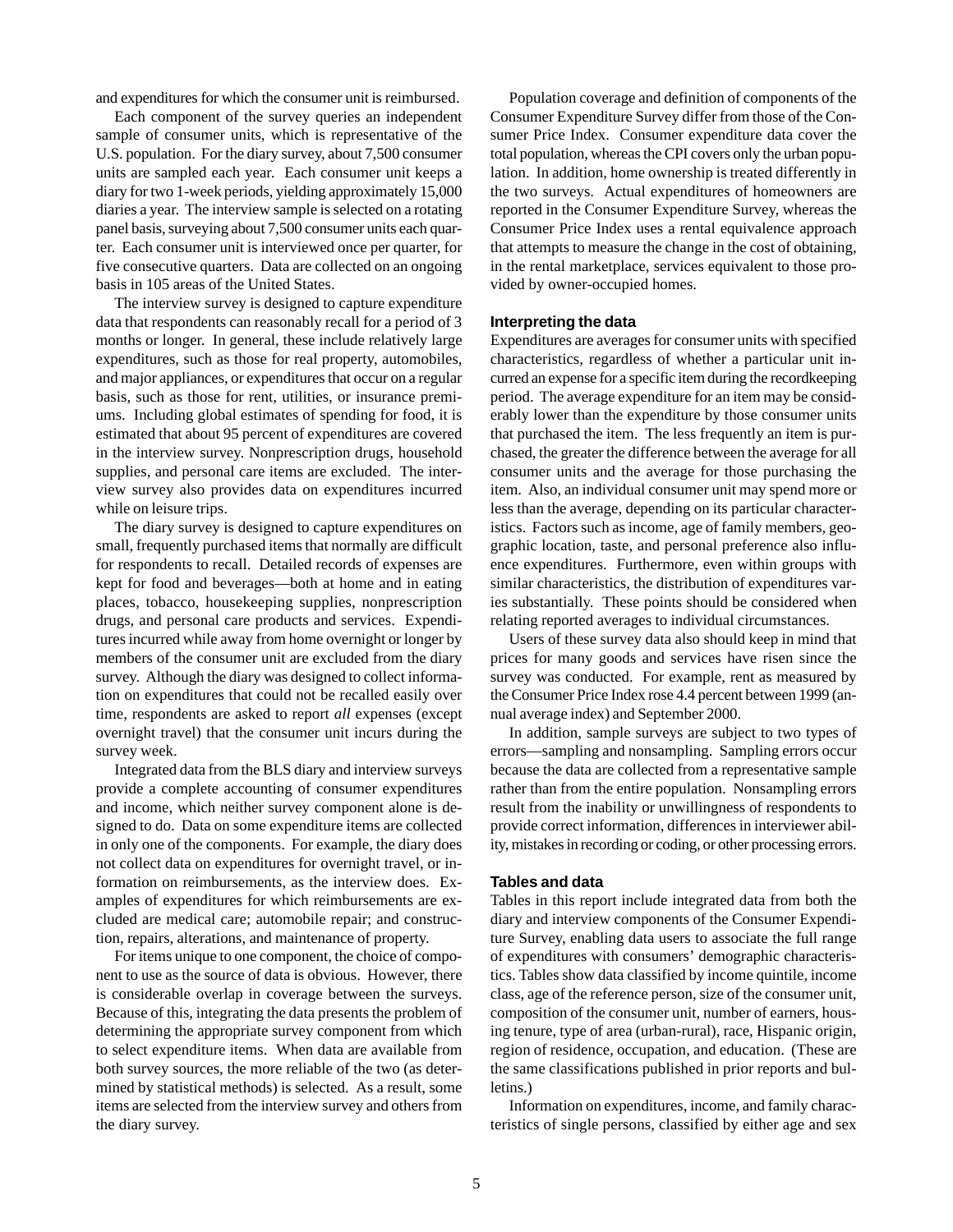or income and sex, is available. Tables that show consumer expenditure data cross-tabulated by income before taxes and either age of the reference person, size of the consumer unit, or region of residence also are available. These tables are not presented in this report, but may be obtained from the Bureau's Division of Consumer Expenditure Surveys.

Integrated Consumer Expenditure Survey data with more detailed expenditure categories are published in biennial reports. The most recent is *Consumer Expenditure Survey, 1996-97,* Report 935, September 1999. It contains tables of average annual expenditures, income, and characteristics for the same classifications shown in this report, but in greater detail. Also included are tables showing average annual data over a 2-year period for: Income before taxes crosstabulated by either age, consumer unit size, or region; single consumers by sex cross-tabulated by either income or age; and selected Metropolitan Statistical Areas (MSAs). The 2 year report also includes analyses of expenditure data as they apply to various topics of interest. The next 2-year report will contain survey data for 1998 and 1999 and will be published in mid-2001.

Tables with the same level of detail shown in the 2-year report can be accessed through the Internet (**http:// stats.bls.gov/csxhome.htm).** Other survey information, including answers to frequently asked questions, a glossary of terms, and order forms for survey products, also is available on the Internet. Data are available for 1984-99.

#### **Other available data**

The 1999 diary and interview microdata, that is, data for individual consumer units, will soon be available on CD-ROM. The interview files contain expenditure data in two different formats: MTAB files that present monthly values in an item coding framework based on the CPI pricing scheme, and EXPN files that organize expenditures by the section of the interview questionnaire in which they are collected. Expenditure values on EXPN files cover different periods, depending on the specific question asked, and the files also contain relevant nonexpenditure information not found on the MTAB files. Currently available on CD-ROM are microdata files back to 1990 and for selected earlier years. Microdata files for earlier years also are available on public-use tapes. A time series with data for 1984 through 1994, consisting of demographic characteristics and summary-level expenditure microdata files, is available on CD-ROM.

Consumer Expenditure Survey data also are available via the Bureau's fax-on-demand service. This service contains information and data that may be accessed from a touchtone phone 24 hours a day, 7 days a week, by dialing (202) 691-6325. Voice prompts explain how to obtain the information. Data available on the fax-on-demand service are for the most recent published year. Additional data also are presented in articles in the *Monthly Labor Review*.

For more detailed information on the availability of current and earlier data, contact the Division of Consumer Expenditure Surveys, Bureau of Labor Statistics, Room 3985, 2 Massachusetts Avenue, NE, Washington, DC 20212-0001. Telephone: (202) 691-6900. E-mail: *cexinfo@bls.gov*. Internet: **http://stats.bls.gov/csxhome.htm**.

Material in this publication is in the public domain and, with appropriate credit, may be reproduced without permission. Information in this report is available upon request to sensory impaired individuals: Voice phone: (202) 691-5200, Federal Relay Service: 1-800-877-8339.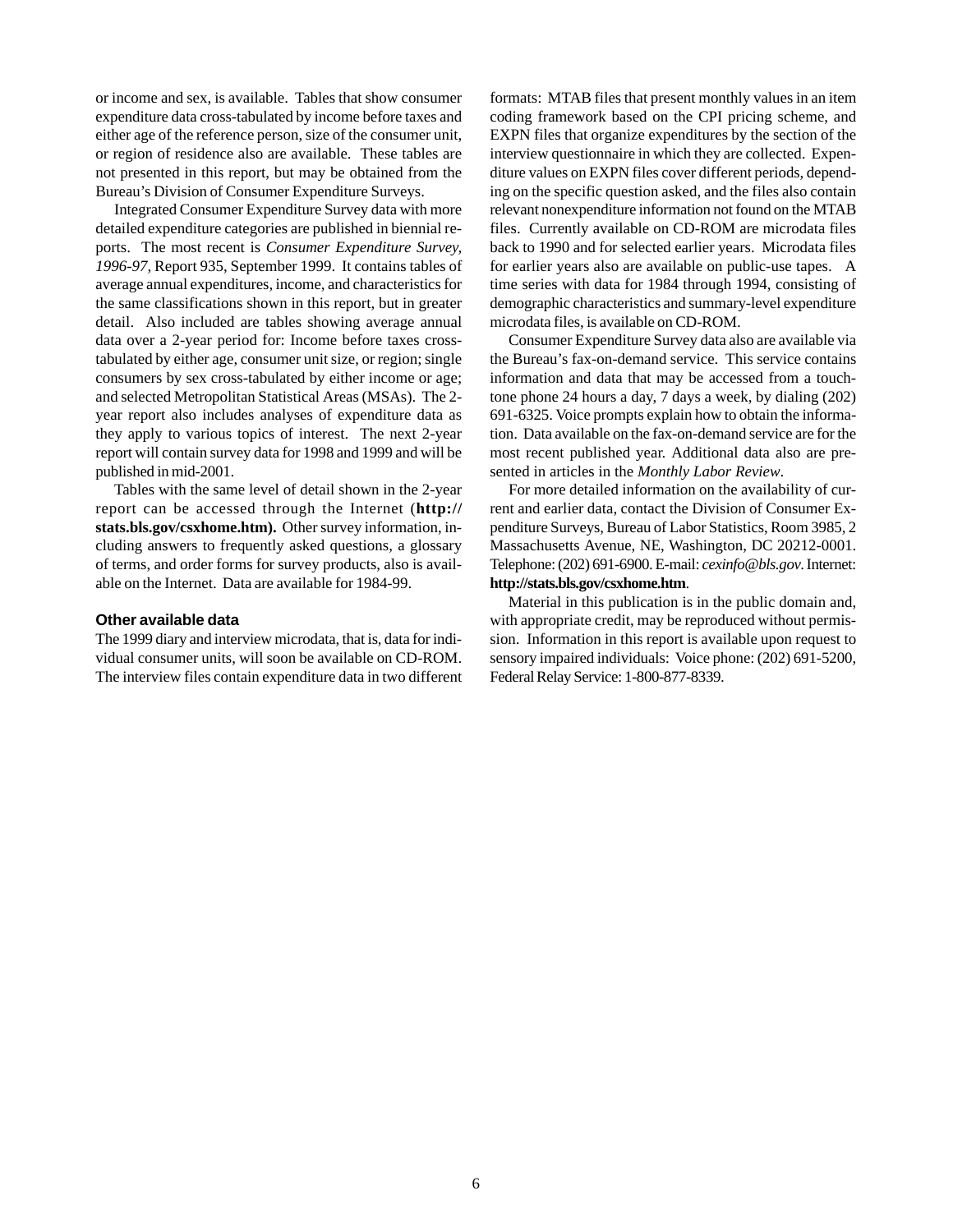# **Glossary**

*Consumer unit.* A consumer unit is defined as members of a household related by blood, marriage, adoption, or other legal arrangement; a single person living alone or sharing a household with others but who is financially independent; or two or more persons living together who share responsibility for at least 2 out of 3 major types of expenses—food, housing, and other expenses. Students living in universitysponsored housing also are included in the sample as separate consumer units.

*Reference person***.** The first member mentioned by the respondent when asked to "Start with the name of the person or one of the persons who owns or rents the home." It is with respect to this person that the relationship of other consumer unit members is determined.

*Total expenditures***.** The transaction costs, including excise and sales taxes, of goods and services acquired during the interview period. Estimates include expenditures for gifts and contributions and payments for pensions and personal insurance.

*Income***.** The combined income earned by all consumer unit members aged 14 or older during the 12 months preceding the interview. The components of income are wages and salaries; self-employment income; Social Security and private and government retirement income; interest, dividends, and rental and other property income; unemployment and workers' compensation and veterans' benefits; public assistance, supplemental security income, and Food Stamps; rent or meals or both as pay; and regular contributions for support such as alimony and child support.

*Complete income reporters***.** In general, a consumer unit that provides values for at least one of the major sources of its income, such as wages and salaries, self-employment income, and Social Security income. Even complete income reporters may not provide a full accounting of all income from all sources.

*Quintiles of income before taxes.* Complete income reporters are ranked in ascending order of income value and divided into five equal groups. Incomplete income reporters are not ranked, and are shown separately in the quintiles of income tables.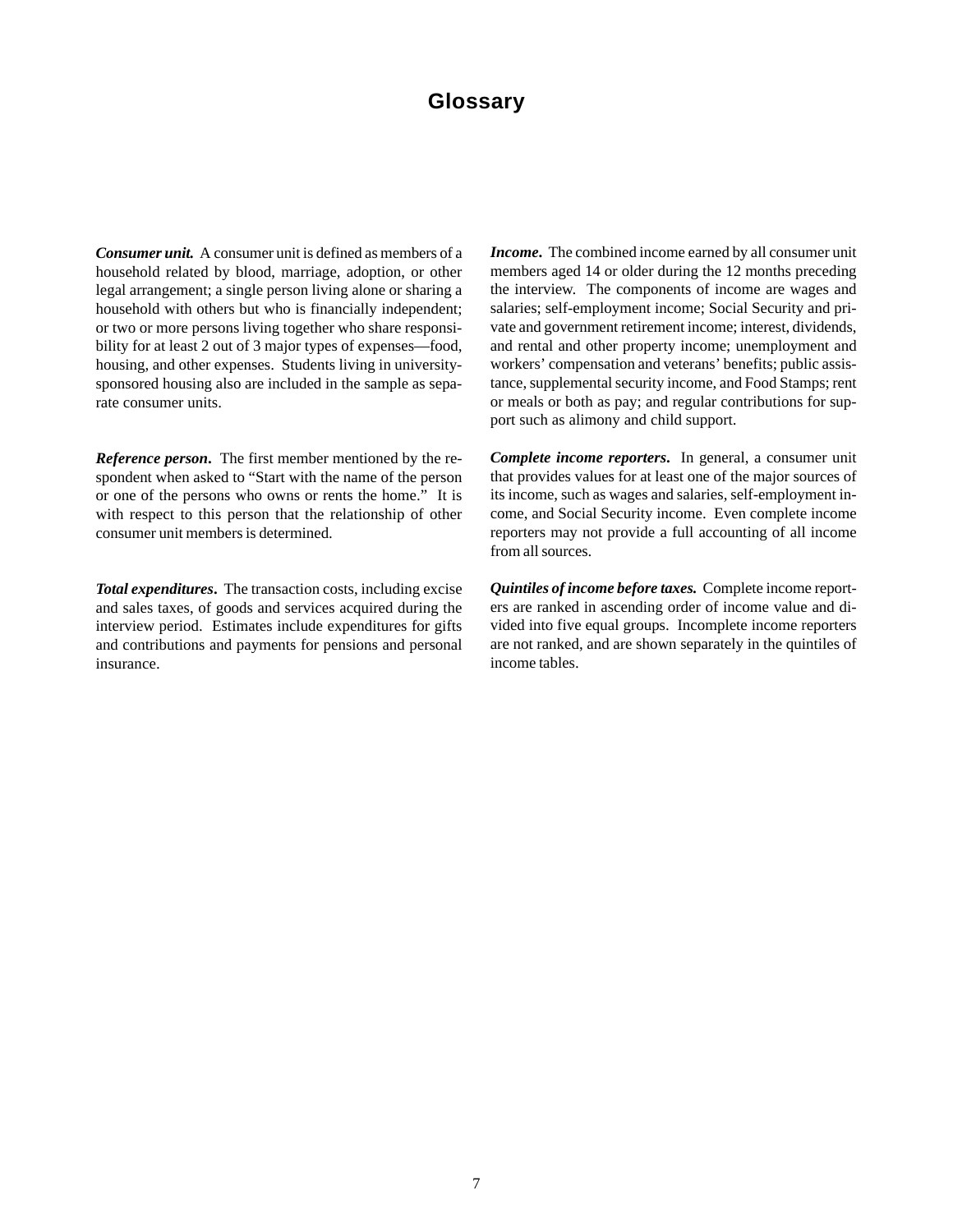# **Table 1. Quintiles of income before taxes: Average annual expenditures and characteristics, Consumer Expenditure Survey, 1999**

|                                         |                                     | Complete reporting of income        |                                         |                                    |                                     |                                             |                                            |                                         |  |
|-----------------------------------------|-------------------------------------|-------------------------------------|-----------------------------------------|------------------------------------|-------------------------------------|---------------------------------------------|--------------------------------------------|-----------------------------------------|--|
| Item                                    | All<br>consumer<br>units            | Total<br>complete<br>reporting      | Lowest<br>20<br>percent                 | Second<br>20<br>percent            | Third<br>20<br>percent              | Fourth<br>20<br>percent                     | Highest<br>20<br>percent                   | Incomplete<br>reporting<br>of<br>income |  |
| Number of consumer units (in thousands) | 108,465                             | 81,692                              | 16,307                                  | 16,351                             | 16,332                              | 16,341                                      | 16,361                                     | 26,773                                  |  |
|                                         | n.a.                                | n.a.                                | n.a.                                    | \$12,504                           | \$24,184                            | \$40,470                                    | \$66,476                                   | n.a.                                    |  |
| Consumer unit characteristics:          | \$43,951<br>47.9                    | \$43,951<br>47.9                    | \$7,264<br>51.6                         | \$18,033<br>51.6                   | \$31,876<br>46.5                    | \$52,331<br>44.1                            | \$110,105<br>45.9                          | (1)<br>47.8                             |  |
| Average number in consumer unit:        | 2.5<br>.7<br>.3<br>1.3<br>1.9<br>65 | 2.5<br>.7<br>.3<br>1.4<br>2.0<br>64 | 1.8<br>.4<br>$\cdot$<br>.7<br>1.0<br>43 | 2.2<br>.6<br>.5<br>.9<br>1.6<br>55 | 2.5<br>.7<br>.3<br>1.3<br>2.0<br>63 | 2.8<br>.8<br>$\cdot$ .2<br>1.8<br>2.4<br>73 | 3.1<br>.8<br>$\cdot$ 1<br>2.0<br>2.8<br>88 | 2.6<br>.7<br>.3<br>1.3<br>1.8<br>67     |  |
| Average annual expenditures             | \$36,995                            | \$39,143                            | \$16,750                                | \$24,840                           | \$33,029                            | \$45,998                                    | \$75,015                                   | \$30,787                                |  |
|                                         | 5,031                               | 5,216                               | 2,715                                   | 3,773                              | 4,799                               | 6,218                                       | 8,568                                      | 4,581                                   |  |
|                                         | 2,915                               | 3,010                               | 1,834                                   | 2,472                              | 2,832                               | 3,637                                       | 4,273                                      | 2,683                                   |  |
| Cereals and bakery products             | 448                                 | 461                                 | 292                                     | 372                                | 424                                 | 555                                         | 661                                        | 418                                     |  |
| Meats, poultry, fish, and eggs          | 749                                 | 758                                 | 504                                     | 655                                | 713                                 | 911                                         | 1,008                                      | 726                                     |  |
|                                         | 322                                 | 338                                 | 199                                     | 267                                | 319                                 | 411                                         | 492                                        | 285                                     |  |
|                                         | 500                                 | 515                                 | 318                                     | 436                                | 487                                 | 589                                         | 744                                        | 462                                     |  |
|                                         | 896                                 | 938                                 | 520                                     | 742                                | 887                                 | 1,171                                       | 1,369                                      | 793                                     |  |
|                                         | 2,116                               | 2,206                               | 882                                     | 1,301                              | 1,968                               | 2,580                                       | 4,295                                      | 1,897                                   |  |
|                                         | 318                                 | 348                                 | 161                                     | 224                                | 280                                 | 385                                         | 687                                        | 245                                     |  |
|                                         | 12,057                              | 12,314                              | 6,197                                   | 8,446                              | 10,424                              | 13,892                                      | 22,589                                     | 11,341                                  |  |
|                                         | 7,016                               | 7,061                               | 3,584                                   | 4,720                              | 5,990                               | 7,890                                       | 13,110                                     | 6,877                                   |  |
|                                         | 4,525                               | 4,506                               | 1,355                                   | 2,069                              | 3,322                               | 5,274                                       | 10,496                                     | 4,582                                   |  |
|                                         | 2,027                               | 2,081                               | 2,076                                   | 2,421                              | 2,392                               | 2,200                                       | 1,316                                      | 1,861                                   |  |
|                                         | 465                                 | 475                                 | 153                                     | 229                                | 277                                 | 416                                         | 1,298                                      | 433                                     |  |
| Utilities, fuels, and public services   | 2,377                               | 2,368                               | 1,549                                   | 1,971                              | 2,272                               | 2,670                                       | 3,377                                      | 2,406                                   |  |
|                                         | 666                                 | 717                                 | 248                                     | 391                                | 389                                 | 740                                         | 1,818                                      | 508                                     |  |
| Housekeeping supplies                   | 498                                 | 549                                 | 248                                     | 384                                | 486                                 | 697                                         | 928                                        | 377                                     |  |
| Household furnishings and equipment     | 1,499                               | 1,619                               | 569                                     | 981                                | 1,288                               | 1,896                                       | 3,356                                      | 1,173                                   |  |
|                                         | 1,743                               | 1,871                               | 788                                     | 1,339                              | 1,760                               | 1,985                                       | 3,478                                      | 1,427                                   |  |
|                                         | 7,011                               | 7,222                               | 2,790                                   | 4,752                              | 6,384                               | 8,998                                       | 13,170                                     | 6,374                                   |  |
| Vehicle purchases (net outlay)          | 3,305                               | 3,407                               | 1,218                                   | 2,277                              | 2,899                               | 4,346                                       | 6,287                                      | 2,995                                   |  |
|                                         | 1,055                               | 1,071                               | 505                                     | 759                                | 1,079                               | 1,350                                       | 1,661                                      | 1,004                                   |  |
|                                         | 2,254                               | 2,335                               | 902                                     | 1,461                              | 2,119                               | 2,898                                       | 4,291                                      | 2,010                                   |  |
|                                         | 397                                 | 408                                 | 164                                     | 255                                | 286                                 | 403                                         | 931                                        | 365                                     |  |
|                                         | 1,959                               | 2,042                               | 1,248                                   | 1,912                              | 1,960                               | 2,222                                       | 2,862                                      | 1,716                                   |  |
|                                         | 1,891                               | 1,978                               | 812                                     | 1,083                              | 1,555                               | 2,405                                       | 4,030                                      | 1,636                                   |  |
| Personal care products and services     | 408                                 | 447                                 | 217                                     | 304                                | 428                                 | 507                                         | 778                                        | 315                                     |  |
|                                         | 159                                 | 169                                 | 78                                      | 112                                | 144                                 | 185                                         | 328                                        | 129                                     |  |
|                                         | 635                                 | 593                                 | 459                                     | 265                                | 335                                 | 520                                         | 1,385                                      | 765                                     |  |
| Tobacco products and smoking supplies   | 300                                 | 315                                 | 236                                     | 291                                | 329                                 | 390                                         | 329                                        | 255                                     |  |
|                                         | 867                                 | 936                                 | 353                                     | 576                                | 800                                 | 1,069                                       | 1,878                                      | 668                                     |  |
|                                         | 1,181                               | 1,341                               | 301                                     | 637                                | 1,045                               | 1,574                                       | 3,145                                      | 692                                     |  |
| Personal insurance and pensions         | 3,436                               | 4,352                               | 395                                     | 1,126                              | 2,786                               | 5,647                                       | 11,788                                     | 643                                     |  |
| Life and other personal insurance       | 394                                 | 408                                 | 133                                     | 209                                | 311                                 | 450                                         | 936                                        | 353                                     |  |
| Pensions and Social Security            | 3,042                               | 3,944                               | 262                                     | 917                                | 2,475                               | 5,197                                       | 10,852                                     | 290                                     |  |

<sup>1</sup> Components of income and taxes are derived from "complete income reporters" only; see glossary.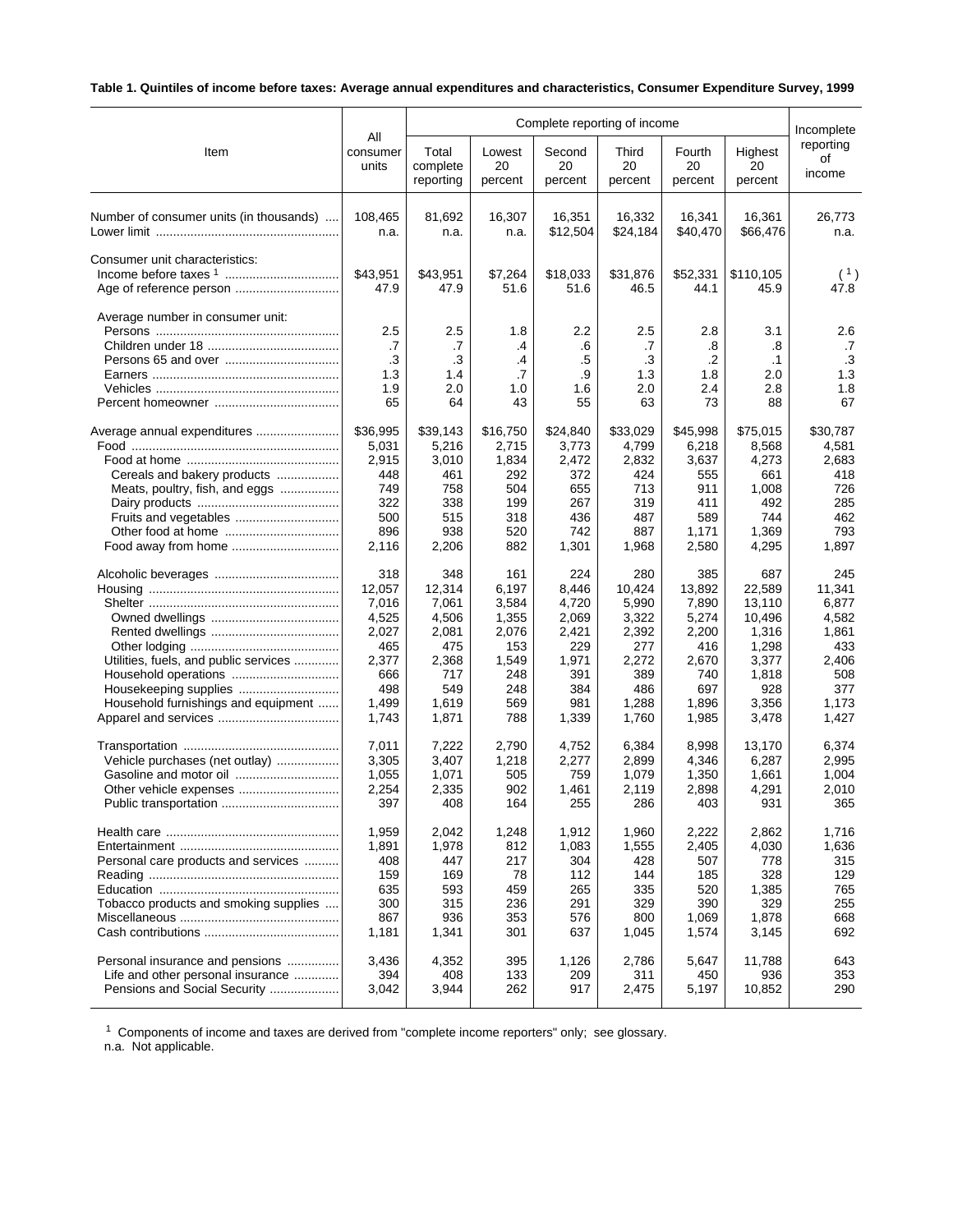# **Table 2. Income before taxes: Average annual expenditures and characteristics, Consumer Expenditure Survey, 1999**

|                                                         | Complete reporting of income        |                                        |                                       |                                        |                                        |                                     |                                     |                                     |                                            |                                            |  |
|---------------------------------------------------------|-------------------------------------|----------------------------------------|---------------------------------------|----------------------------------------|----------------------------------------|-------------------------------------|-------------------------------------|-------------------------------------|--------------------------------------------|--------------------------------------------|--|
| Item                                                    | Total                               | Less                                   | \$5,000                               | \$10,000                               | \$15,000                               | \$20,000                            | \$30,000                            | \$40,000                            | \$50,000                                   | \$70,000                                   |  |
|                                                         | complete                            | than                                   | to                                    | to                                     | to                                     | to                                  | to                                  | to                                  | to                                         | and                                        |  |
|                                                         | reporting                           | \$5,000                                | \$9,999                               | \$14,999                               | \$19,999                               | \$29,999                            | \$39,999                            | \$49,999                            | \$69,999                                   | over                                       |  |
| Number of consumer units (in thousands)                 | 81,692                              | 3,909                                  | 7,588                                 | 8,639                                  | 6,995                                  | 11,560                              | 9,453                               | 7,381                               | 10,999                                     | 15,168                                     |  |
| Consumer unit characteristics:                          | \$43,951<br>47.9                    | \$1,633<br>39.1                        | \$7,631<br>55.3                       | \$12,338<br>55.8                       | \$17,311<br>50.9                       | \$24,467<br>48.8                    | \$34,353<br>45.8                    | \$44,321<br>44.7                    | \$58,473<br>43.9                           | \$113,441<br>45.8                          |  |
| Average number in consumer unit:<br>Persons 65 and over | 2.5<br>.7<br>.3<br>1.4<br>2.0<br>64 | 1.9<br>$.5\,$<br>.2<br>.9<br>1.0<br>29 | 1.7<br>.4<br>$.5\,$<br>.5<br>.9<br>43 | 2.0<br>$.5\,$<br>.5<br>.7<br>1.3<br>54 | 2.2<br>.6<br>$.5\,$<br>.9<br>1.5<br>53 | 2.5<br>.7<br>.4<br>1.1<br>1.8<br>61 | 2.5<br>.7<br>.3<br>1.4<br>2.1<br>63 | 2.6<br>.7<br>.2<br>1.6<br>2.3<br>67 | 2.9<br>.8<br>$\cdot$ 1<br>1.9<br>2.5<br>77 | 3.1<br>.9<br>$\cdot$ 1<br>2.1<br>2.8<br>88 |  |
| Average annual expenditures                             | \$39,143                            | \$17,983                               | \$14,921                              | \$19,710                               | \$24,367                               | \$28,916                            | \$35,048                            | \$40,826                            | \$49,606                                   | \$76,742                                   |  |
|                                                         | 5,216                               | 2,873                                  | 2,576                                 | 2,917                                  | 3,821                                  | 4,322                               | 5,060                               | 5,823                               | 6,527                                      | 8,725                                      |  |
|                                                         | 3,010                               | 1,804                                  | 1,817                                 | 1,993                                  | 2,520                                  | 2,697                               | 2,918                               | 3,457                               | 3,724                                      | 4,328                                      |  |
| Cereals and bakery products                             | 461                                 | 271                                    | 301                                   | 306                                    | 385                                    | 395                                 | 440                                 | 518                                 | 581                                        | 667                                        |  |
| Meats, poultry, fish, and eggs                          | 758                                 | 492                                    | 507                                   | 526                                    | 671                                    | 709                                 | 742                                 | 854                                 | 913                                        | 1,023                                      |  |
|                                                         | 338                                 | 204                                    | 190                                   | 220                                    | 266                                    | 296                                 | 334                                 | 383                                 | 428                                        | 499                                        |  |
| Fruits and vegetables                                   | 515                                 | 323                                    | 307                                   | 361                                    | 440                                    | 471                                 | 486                                 | 591                                 | 598                                        | 753                                        |  |
| Other food at home                                      | 938                                 | 514                                    | 510                                   | 580                                    | 758                                    | 825                                 | 916                                 | 1,112                               | 1,204                                      | 1,386                                      |  |
| Food away from home                                     | 2,206                               | 1,069                                  | 759                                   | 923                                    | 1,301                                  | 1,625                               | 2,142                               | 2,365                               | 2,803                                      | 4,398                                      |  |
|                                                         | 348                                 | 271                                    | 100                                   | 180                                    | 205                                    | 267                                 | 292                                 | 345                                 | 443                                        | 696                                        |  |
|                                                         | 12,314                              | 6,403                                  | 5,737                                 | 7,106                                  | 8,323                                  | 9,419                               | 10,863                              | 12,643                              | 14,873                                     | 23,067                                     |  |
|                                                         | 7,061                               | 3,887                                  | 3,265                                 | 4,011                                  | 4,601                                  | 5,304                               | 6,323                               | 7,404                               | 8,306                                      | 13,381                                     |  |
| Owned dwellings                                         | 4,506                               | 1,281                                  | 1,170                                 | 1,718                                  | 1,923                                  | 2,745                               | 3,556                               | 4,375                               | 5,945                                      | 10,739                                     |  |
|                                                         | 2,081                               | 2,357                                  | 1,965                                 | 2,128                                  | 2,480                                  | 2,300                               | 2,469                               | 2,674                               | 1,850                                      | 1,325                                      |  |
|                                                         | 475                                 | 249                                    | 130                                   | 165                                    | 198                                    | 260                                 | 297                                 | 355                                 | 511                                        | 1,317                                      |  |
| Utilities, fuels, and public services                   | 2,368                               | 1,311                                  | 1,506                                 | 1,825                                  | 1,944                                  | 2,159                               | 2,298                               | 2,491                               | 2,795                                      | 3,412                                      |  |
| Household operations                                    | 717                                 | 267                                    | 221                                   | 300                                    | 442                                    | 377                                 | 385                                 | 624                                 | 801                                        | 1,898                                      |  |
| Housekeeping supplies                                   | 549                                 | 238                                    | 258                                   | 285                                    | 347                                    | 451                                 | 515                                 | 575                                 | 784                                        | 945                                        |  |
| Household furnishings and equipment                     | 1,619                               | 700                                    | 488                                   | 684                                    | 990                                    | 1,127                               | 1,343                               | 1,549                               | 2,188                                      | 3,431                                      |  |
| Apparel and services                                    | 1,871                               | 993                                    | 699                                   | 893                                    | 1,356                                  | 1,553                               | 1,904                               | 1,677                               | 2,139                                      | 3,625                                      |  |
|                                                         | 7,222                               | 3,117                                  | 2,240                                 | 3,697                                  | 4,576                                  | 5,485                               | 6,973                               | 8,352                               | 9,380                                      | 13,363                                     |  |
| Vehicle purchases (net outlay)                          | 3,407                               | 1,453                                  | 947                                   | 1,797                                  | 2,110                                  | 2,500                               | 3,239                               | 4,138                               | 4,317                                      | 6,437                                      |  |
|                                                         | 1,071                               | 552                                    | 425                                   | 603                                    | 736                                    | 928                                 | 1,124                               | 1,246                               | 1,451                                      | 1,666                                      |  |
|                                                         | 2,335                               | 951                                    | 707                                   | 1,119                                  | 1,478                                  | 1,781                               | 2,296                               | 2,610                               | 3,145                                      | 4,322                                      |  |
|                                                         | 408                                 | 161                                    | 162                                   | 178                                    | 252                                    | 276                                 | 314                                 | 358                                 | 468                                        | 939                                        |  |
|                                                         | 2,042                               | 935                                    | 1,162                                 | 1,641                                  | 1,921                                  | 2,019                               | 1,970                               | 2,023                               | 2,391                                      | 2,870                                      |  |
|                                                         | 1,978                               | 908                                    | 643                                   | 969                                    | 1,014                                  | 1,323                               | 1,681                               | 1,882                               | 2,754                                      | 4,121                                      |  |
| Personal care products and services                     | 447                                 | 233                                    | 219                                   | 209                                    | 294                                    | 385                                 | 452                                 | 500                                 | 525                                        | 794                                        |  |
|                                                         | 169                                 | 68                                     | 68                                    | 102                                    | 106                                    | 132                                 | 147                                 | 166                                 | 209                                        | 330                                        |  |
|                                                         | 593                                 | 863                                    | 354                                   | 267                                    | 255                                    | 309                                 | 347                                 | 425                                 | 602                                        | 1,430                                      |  |
| Tobacco products and smoking supplies                   | 315                                 | 259                                    | 223                                   | 257                                    | 295                                    | 305                                 | 336                                 | 376                                 | 391                                        | 328                                        |  |
|                                                         | 936                                 | 359                                    | 348                                   | 377                                    | 579                                    | 705                                 | 875                                 | 948                                 | 1,102                                      | 1,951                                      |  |
|                                                         | 1,341                               | 299                                    | 245                                   | 504                                    | 608                                    | 845                                 | 1,057                               | 1,118                               | 1,847                                      | 3,270                                      |  |
| Personal insurance and pensions                         | 4,352                               | 401                                    | 306                                   | 590                                    | 1,014                                  | 1,849                               | 3,092                               | 4,548                               | 6,421                                      | 12,172                                     |  |
| Life and other personal insurance                       | 408                                 | 139                                    | 119                                   | 168                                    | 169                                    | 264                                 | 342                                 | 349                                 | 517                                        | 970                                        |  |
| Pensions and Social Security                            | 3,944                               | 262                                    | 187                                   | 423                                    | 844                                    | 1,585                               | 2,750                               | 4,199                               | 5,904                                      | 11,202                                     |  |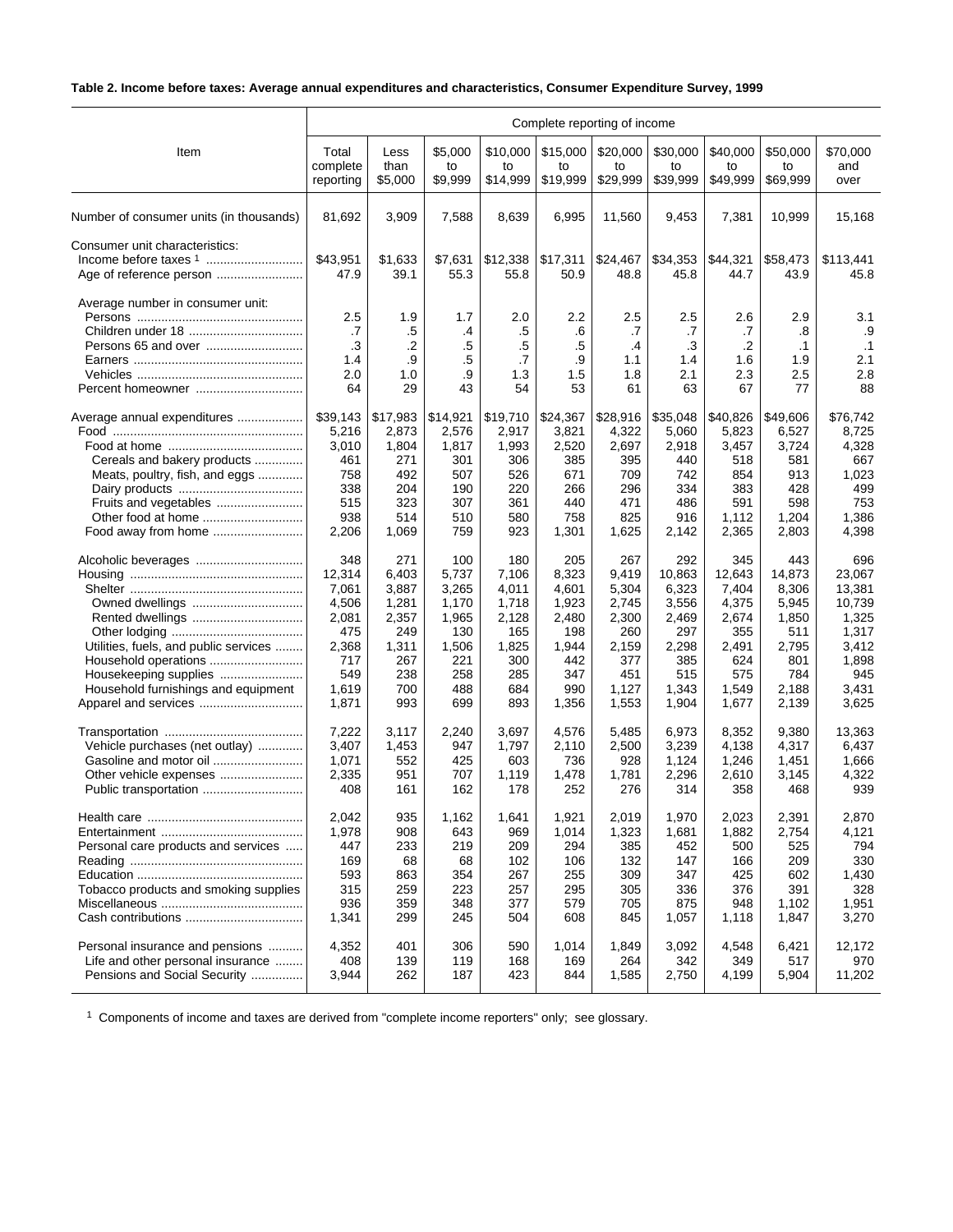# **Table 3. Age of reference person: Average annual expenditures and characteristics, Consumer Expenditure Survey, 1999**

| Item                                    | All<br>consumer<br>units | Under<br>25      | 25-34            | 35-44            | 45-54            | 55-64            | 65 and<br>over   | 65-74            | 75 and<br>over   |
|-----------------------------------------|--------------------------|------------------|------------------|------------------|------------------|------------------|------------------|------------------|------------------|
| Number of consumer units (in thousands) | 108,465                  | 8,164            | 19,332           | 24,405           | 20,903           | 13,647           | 22,015           | 11,578           | 10,437           |
| Consumer unit characteristics:          | \$43,951<br>47.9         | \$18,276<br>21.4 | \$42,470<br>29.7 | \$53,579<br>39.5 | \$59,822<br>49.2 | \$49,436<br>59.1 | \$26,581<br>74.8 | \$28,928<br>69.3 | \$23,937<br>80.8 |
| Average number in consumer unit:        | 2.5<br>.7                | 1.8<br>$\cdot$   | 2.9<br>1.1       | 3.2<br>1.3       | 2.7<br>.6        | 2.2<br>.2        | 1.7<br>$\cdot$ 1 | 1.9<br>.1        | 1.5<br>(2)       |
|                                         | .3                       | (2)              | (2)              | (2)              | (2)              | $\cdot$ 1        | 1.4              | 1.4              | 1.3              |
|                                         | 1.3                      | 1.3              | 1.5              | 1.7              | 1.8              | 1.3              | .4               | .6               | $\cdot$ .2       |
|                                         | 1.9                      | 1.1              | 1.7              | 2.1              | 2.5              | 2.2              | 1.5              | 1.8              | 1.2              |
|                                         | 65                       | 13               | 45               | 67               | 77               | 80               | 80               | 82               | 77               |
| Average annual expenditures             | \$36,995                 | \$21,704         | \$36,158         | \$42,792         | \$46,511         | \$39,394         | \$26,521         | \$29,864         | \$22,884         |
|                                         | 5,031                    | 3,354            | 5,140            | 6,109            | 5,945            | 5,056            | 3,511            | 4,146            | 2,841            |
|                                         | 2,915                    | 1,828            | 2,890            | 3,537            | 3,340            | 2,920            | 2,266            | 2,575            | 1,943            |
| Cereals and bakery products             | 448                      | 271              | 432              | 561              | 509              | 433              | 357              | 399              | 314              |
| Meats, poultry, fish, and eggs          | 749                      | 469              | 751              | 897              | 878              | 761              | 563              | 664              | 457              |
|                                         | 322                      | 195              | 322              | 410              | 354              | 305              | 255              | 289              | 220              |
|                                         | 500                      | 283              | 475              | 572              | 563              | 525              | 450              | 497              | 401              |
|                                         | 896                      | 610              | 910              | 1,097            | 1,037            | 895              | 641              | 726              | 551              |
|                                         | 2,116                    | 1,526            | 2,250            | 2,572            | 2,605            | 2,136            | 1,245            | 1,571            | 898              |
|                                         | 318                      | 369              | 365              | 384              | 320              | 330              | 172              | 219              | 122              |
|                                         | 12.057                   | 6,585            | 12,519           | 14,215           | 14,513           | 12,093           | 8,944            | 9,607            | 8,223            |
|                                         | 7,016                    | 4,140            | 7,612            | 8,606            | 8,534            | 6,660            | 4,576            | 4,931            | 4,181            |
|                                         | 4,525                    | 596              | 3,935            | 6,110            | 6,203            | 4,812            | 2,971            | 3,426            | 2,466            |
|                                         | 2,027                    | 3,296            | 3,447            | 2,121            | 1,532            | 1,206            | 1,182            | 968              | 1,420            |
|                                         | 465                      | 248              | 230              | 375              | 799              | 642              | 423              | 538              | 295              |
| Utilities, fuels, and public services   | 2,377                    | 1,166            | 2,249            | 2,586            | 2,819            | 2,608            | 2,145            | 2,369            | 1,897            |
| Household operations                    | 666                      | 181              | 772              | 830              | 606              | 476              | 746              | 458              | 1,065            |
|                                         | 498                      | 221              | 441              | 604              | 574              | 570              | 423              | 493              | 349              |
| Household furnishings and equipment     | 1,499                    | 877              | 1,445            | 1,590            | 1,980            | 1,779            | 1,054            | 1,356            | 730              |
|                                         | 1,743                    | 1,192            | 2,047            | 2,053            | 2,048            | 1,722            | 1,070            | 1,235            | 901              |
|                                         | 7,011                    | 5,037            | 7,150            | 8,041            | 9,010            | 7,330            | 4,385            | 5,457            | 3,196            |
| Vehicle purchases (net outlay)          | 3,305                    | 2,859            | 3,500            | 3,807            | 4,117            | 3,406            | 1,911            | 2,422            | 1,344            |
| Gasoline and motor oil                  | 1,055                    | 708              | 1,066            | 1,259            | 1,349            | 1,093            | 644              | 807              | 463              |
|                                         | 2,254                    | 1,253            | 2,249            | 2,565            | 3,085            | 2,339            | 1,443            | 1,724            | 1,131            |
|                                         | 397                      | 217              | 335              | 411              | 459              | 492              | 387              | 504              | 258              |
|                                         | 1,959                    | 551              | 1,170            | 1,631            | 2,183            | 2,450            | 3,019            | 2,991            | 3,052            |
| Entertainment                           | 1,891                    | 1,149            | 1,776            | 2,254            | 2,367            | 2,175            | 1.238            | 1,567            | 874              |
| Personal care products and services     | 408                      | 254              | 381              | 471              | 475              | 449              | 333              | 370              | 295              |
|                                         | 159                      | 70               | 116              | 157              | 210              | 195              | 163              | 184              | 141              |
|                                         | 635                      | 1,277            | 453              | 637              | 1,125            | 552              | 139              | 165              | 111              |
| Tobacco products and smoking supplies   | 300                      | 220              | 295              | 370              | 395              | 329              | 148              | 204              | 86               |
|                                         | 867                      | 353              | 727              | 946              | 1,089            | 1,021            | 790              | 775              | 807              |
|                                         | 1,181                    | 182              | 585              | 1,067            | 1,415            | 1,750            | 1,627            | 1,663            | 1,588            |
| Personal insurance and pensions         | 3,436                    | 1,110            | 3,433            | 4,455            | 5,415            | 3,941            | 980              | 1,280            | 647              |
| Life and other personal insurance       | 394                      | 61               | 238              | 418              | 616              | 533              | 333              | 429              | 226              |
| Pensions and Social Security            | 3,042                    | 1,049            | 3,195            | 4,037            | 4,799            | 3,408            | 647              | 851              | 421              |

 $1$  Components of income and taxes are derived from "complete income reporters" only; see glossary.

<sup>2</sup> Value less than 0.05.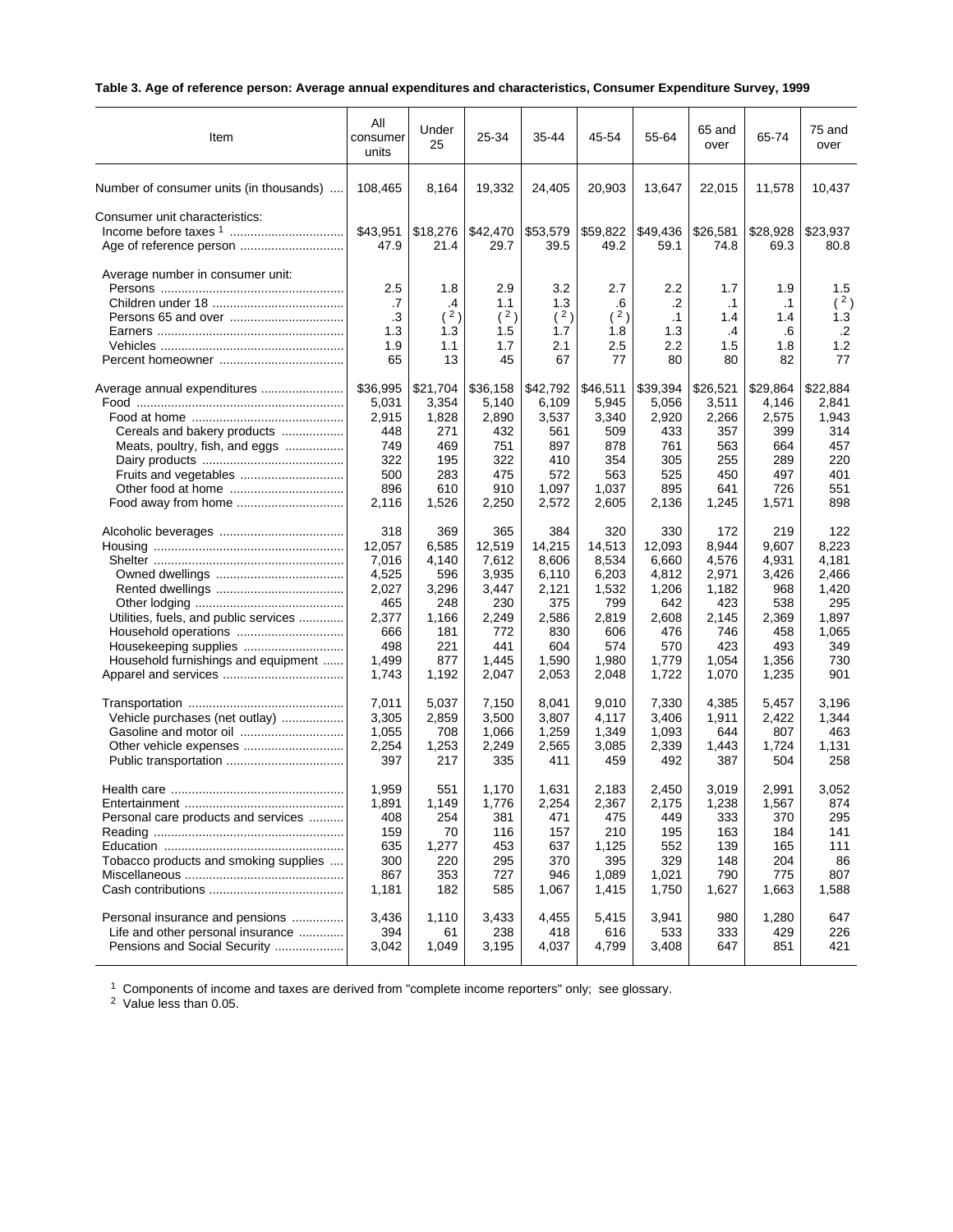#### **Table 4. Size of consumer unit: Average annual expenditures and characteristics, Consumer Expenditure Survey, 1999**

|                                         |                                     |                                     |                                     | Two or more persons                        |                                            |                                             |                                                 |  |  |
|-----------------------------------------|-------------------------------------|-------------------------------------|-------------------------------------|--------------------------------------------|--------------------------------------------|---------------------------------------------|-------------------------------------------------|--|--|
| Item                                    | All<br>consumer<br>units            | One<br>person                       | Total<br>two or<br>more<br>persons  | Two<br>persons                             | Three<br>persons                           | Four<br>persons                             | Five or<br>more<br>persons                      |  |  |
| Number of consumer units (in thousands) | 108,465                             | 31,550                              | 76,915                              | 33,798                                     | 17,200                                     | 15,039                                      | 10,878                                          |  |  |
| Consumer unit characteristics:          | \$43,951<br>47.9                    | \$25,247<br>51.2                    | \$51,895<br>46.5                    | \$47,779<br>52.8                           | \$52,334<br>42.9                           | \$59,551<br>40.5                            | \$53,340<br>41.3                                |  |  |
| Average number in consumer unit:        | 2.5<br>.7<br>.3<br>1.3<br>1.9<br>65 | 1.0<br>(2)<br>.3<br>.6<br>1.0<br>49 | 3.1<br>.9<br>.3<br>1.6<br>2.3<br>71 | 2.0<br>$\cdot$ 1<br>.5<br>1.2<br>2.1<br>73 | 3.0<br>.8<br>$\cdot$ 1<br>1.8<br>2.3<br>68 | 4.0<br>1.6<br>$\cdot$ 1<br>2.0<br>2.6<br>75 | 5.6<br>2.8<br>$\cdot$ 1<br>$2.2\,$<br>2.6<br>68 |  |  |
|                                         | \$36,995                            | \$22,373                            | \$42,961                            | \$38,856                                   | \$42,848                                   | \$49,096                                    | \$47,564                                        |  |  |
|                                         | 5,031                               | 2,685                               | 5,975                               | 5,085                                      | 5,770                                      | 7,021                                       | 7,716                                           |  |  |
|                                         | 2,915                               | 1,449                               | 3,504                               | 2,843                                      | 3,412                                      | 4,098                                       | 4,966                                           |  |  |
| Cereals and bakery products             | 448                                 | 222                                 | 539                                 | 423                                        | 535                                        | 658                                         | 754                                             |  |  |
| Meats, poultry, fish, and eggs          | 749                                 | 340                                 | 913                                 | 743                                        | 875                                        | 1,020                                       | 1,377                                           |  |  |
|                                         | 322                                 | 155                                 | 389                                 | 307                                        | 377                                        | 469                                         | 567                                             |  |  |
|                                         | 500                                 | 264                                 | 594                                 | 509                                        | 563                                        | 678                                         | 805                                             |  |  |
|                                         | 896                                 | 468                                 | 1,068                               | 861                                        | 1,063                                      | 1,273                                       | 1,462                                           |  |  |
|                                         | 2,116                               | 1,236                               | 2,471                               | 2,243                                      | 2,357                                      | 2,923                                       | 2,750                                           |  |  |
|                                         | 318                                 | 286                                 | 331                                 | 378                                        | 314                                        | 291                                         | 259                                             |  |  |
|                                         | 12,057                              | 8,206                               | 13,632                              | 12,171                                     | 13,620                                     | 15,953                                      | 14,991                                          |  |  |
|                                         | 7,016                               | 5,142                               | 7,785                               | 6,952                                      | 7,804                                      | 9,068                                       | 8,567                                           |  |  |
|                                         | 4,525                               | 2,307                               | 5,434                               | 4,608                                      | 5,342                                      | 6,936                                       | 6,073                                           |  |  |
|                                         | 2,027                               | 2,517                               | 1,826                               | 1,745                                      | 2,003                                      | 1,599                                       | 2,108                                           |  |  |
|                                         | 465                                 | 317                                 | 525                                 | 599                                        | 459                                        | 534                                         | 386                                             |  |  |
| Utilities, fuels, and public services   | 2,377                               | 1,551                               | 2,716                               | 2,432                                      | 2,732                                      | 3,017                                       | 3,160                                           |  |  |
|                                         | 666                                 | 469                                 | 747                                 | 489                                        | 809                                        | 1,189                                       | 837                                             |  |  |
|                                         | 498                                 | 238                                 | 603                                 | 542                                        | 551                                        | 726                                         | 711                                             |  |  |
| Household furnishings and equipment     | 1,499                               | 807                                 | 1,782                               | 1,756                                      | 1,723                                      | 1,953                                       | 1,717                                           |  |  |
|                                         | 1,743                               | 933                                 | 2,069                               | 1,645                                      | 1,982                                      | 2,698                                       | 2,690                                           |  |  |
|                                         | 7,011                               | 3,536                               | 8,437                               | 7,427                                      | 8,726                                      | 9,486                                       | 9,665                                           |  |  |
| Vehicle purchases (net outlay)          | 3,305                               | 1,507                               | 4,043                               | 3,525                                      | 4,172                                      | 4,584                                       | 4,702                                           |  |  |
|                                         | 1,055                               | 565                                 | 1,256                               | 1,065                                      | 1,280                                      | 1,440                                       | 1,556                                           |  |  |
| Other vehicle expenses                  | 2,254                               | 1,215                               | 2,680                               | 2,333                                      | 2,869                                      | 3,046                                       | 2,952                                           |  |  |
|                                         | 397                                 | 250                                 | 458                                 | 505                                        | 405                                        | 415                                         | 455                                             |  |  |
|                                         | 1,959                               | 1,336                               | 2,214                               | 2,475                                      | 1,946                                      | 2,070                                       | 2,024                                           |  |  |
|                                         | 1,891                               | 1,040                               | 2,238                               | 2,037                                      | 2,291                                      | 2,638                                       | 2,236                                           |  |  |
| Personal care products and services     | 408                                 | 254                                 | 470                                 | 434                                        | 474                                        | 519                                         | 516                                             |  |  |
|                                         | 159                                 | 122                                 | 175                                 | 185                                        | 171                                        | 182                                         | 136                                             |  |  |
|                                         | 635                                 | 421                                 | 722                                 | 507                                        | 795                                        | 1,013                                       | 874                                             |  |  |
| Tobacco products and smoking supplies   | 300                                 | 189                                 | 346                                 | 301                                        | 372                                        | 387                                         | 385                                             |  |  |
|                                         | 867                                 | 663                                 | 950                                 | 890                                        | 1,054                                      | 979                                         | 937                                             |  |  |
|                                         | 1,181                               | 1,013                               | 1,250                               | 1,521                                      | 1,070                                      | 919                                         | 1,147                                           |  |  |
| Personal insurance and pensions         | 3,436                               | 1,689                               | 4,153                               | 3,798                                      | 4,264                                      | 4,941                                       | 3,988                                           |  |  |
| Life and other personal insurance       | 394                                 | 133                                 | 502                                 | 454                                        | 475                                        | 643                                         | 497                                             |  |  |
| Pensions and Social Security            | 3,042                               | 1,556                               | 3,651                               | 3,345                                      | 3,790                                      | 4,298                                       | 3,491                                           |  |  |

 $1$  Components of income and taxes are derived from "complete income reporters" only; see glossary.

<sup>2</sup> Value less than 0.05.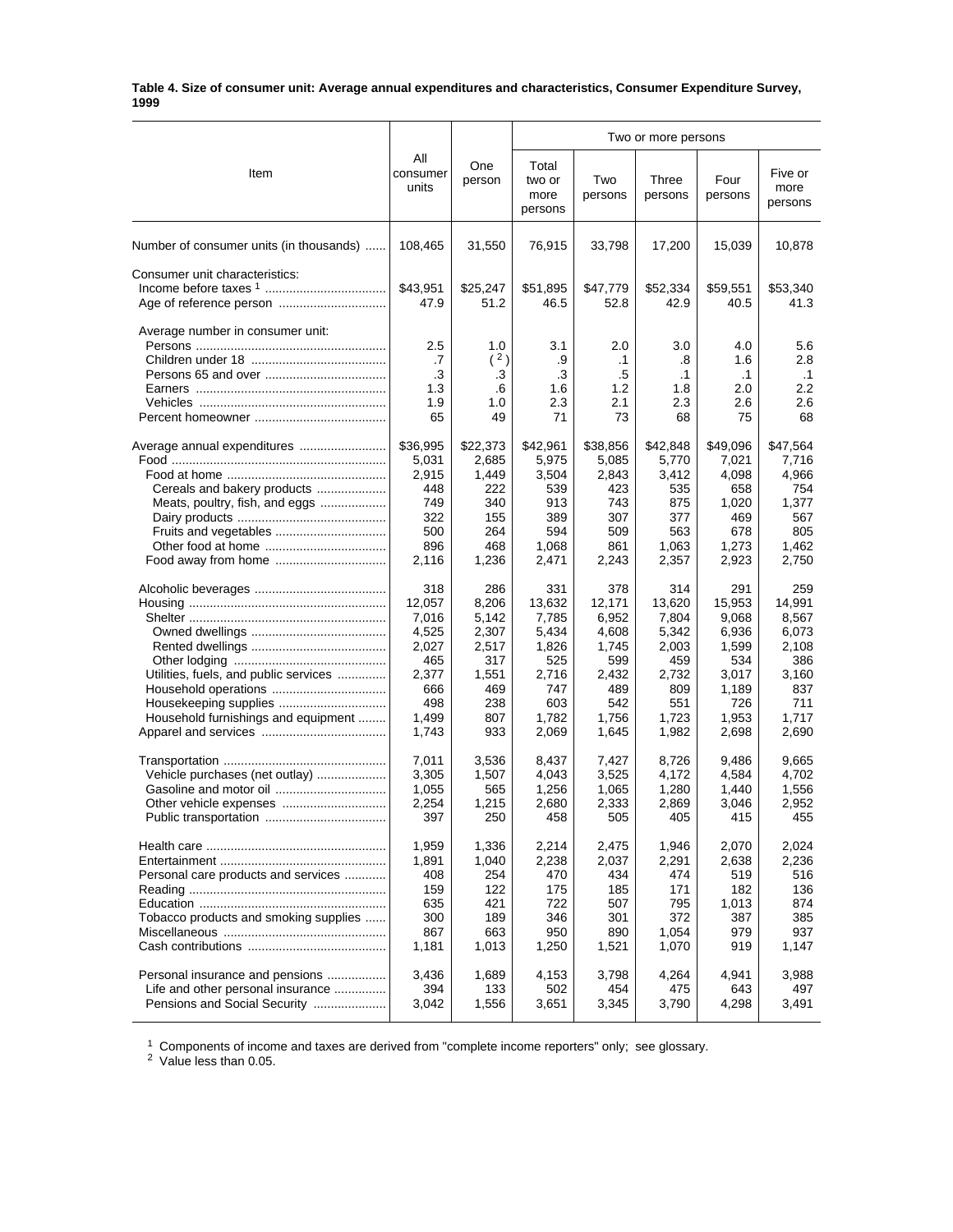# **Table 5. Composition of consumer unit: Average annual expenditures and characteristics, Consumer Expenditure Survey, 1999**

|                                                                                                      |                                                                                          |                                                                                          |                                                                                            |                                                                                             | Husband and wife with children                                                             |                                                                                          |                                                                                          | One                                                                                    | Single                                                                                |
|------------------------------------------------------------------------------------------------------|------------------------------------------------------------------------------------------|------------------------------------------------------------------------------------------|--------------------------------------------------------------------------------------------|---------------------------------------------------------------------------------------------|--------------------------------------------------------------------------------------------|------------------------------------------------------------------------------------------|------------------------------------------------------------------------------------------|----------------------------------------------------------------------------------------|---------------------------------------------------------------------------------------|
| Item                                                                                                 | Total<br>husband<br>and wife<br>consumer<br>units                                        | Husband<br>and wife<br>only                                                              | Total<br>husband<br>and wife<br>with<br>children                                           | Oldest<br>child<br>under 6                                                                  | Oldest<br>child<br>6 to 17                                                                 | Oldest<br>child 18<br>or over                                                            | Other<br>husband<br>and wife<br>consumer<br>units                                        | parent,<br>at least<br>one child<br>under 18                                           | person<br>and other<br>consumer<br>units                                              |
| Number of consumer units (in thousands)                                                              | 56,429                                                                                   | 23,406                                                                                   | 28,535                                                                                     | 5,304                                                                                       | 15,378                                                                                     | 7,853                                                                                    | 4,488                                                                                    | 6,571                                                                                  | 45,465                                                                                |
| Consumer unit characteristics:                                                                       | \$59,126<br>48.2                                                                         | \$54,062<br>56.8                                                                         | \$63,666<br>41.2                                                                           | \$57,922<br>31.7                                                                            | \$63,558<br>39.5                                                                           | \$68,094<br>50.9                                                                         | \$56,519<br>48.4                                                                         | \$25,685<br>36.3                                                                       | \$28,281<br>49.2                                                                      |
| Average number in consumer unit:                                                                     | 3.2<br>.9<br>.3<br>1.7<br>2.6<br>81                                                      | 2.0<br>n.a.<br>.7<br>1.2<br>2.4<br>84                                                    | 3.9<br>1.6<br>$\cdot$ 1<br>2.0<br>2.7<br>79                                                | 3.5<br>1.5<br>(2)<br>1.6<br>2.1<br>67                                                       | 4.1<br>2.1<br>(2)<br>1.8<br>2.6<br>79                                                      | 3.9<br>.6<br>$\cdot$<br>2.6<br>3.2<br>86                                                 | 4.9<br>1.5<br>.4<br>2.4<br>2.9<br>76                                                     | 2.9<br>1.8<br>(2)<br>1.1<br>1.2<br>39                                                  | 1.6<br>$.2\phantom{0}$<br>.3<br>.9<br>1.3<br>49                                       |
| Average annual expenditures<br>Cereals and bakery products<br>Meats, poultry, fish, and eggs         | \$47,149<br>6,372<br>3,695<br>567<br>939<br>419<br>633<br>1,136<br>2,677                 | \$42,133<br>5,380<br>3,000<br>446<br>771<br>329<br>548<br>906<br>2,380                   | \$51,154<br>7,034<br>4,146<br>653<br>1,031<br>484<br>680<br>1,297<br>2,888                 | \$46,085<br>5,379<br>3,360<br>503<br>769<br>407<br>560<br>1,120<br>2,020                    | \$51,453<br>7,472<br>4,381<br>713<br>1,078<br>521<br>716<br>1,353<br>3,090                 | \$54,214<br>7,415<br>4,287<br>646<br>1,152<br>465<br>702<br>1,322<br>3,129               | \$47,942<br>7,419<br>4,528<br>656<br>1,264<br>481<br>793<br>1,334<br>2,891               | \$27,900<br>4,526<br>2,942<br>509<br>770<br>301<br>457<br>904<br>1,584                 | \$25,835<br>3,507<br>1,987<br>299<br>520<br>211<br>348<br>610<br>1,520                |
| Utilities, fuels, and public services<br>Household furnishings and equipment                         | 337<br>14,789<br>8,411<br>6,405<br>1,370<br>637<br>2,860<br>848<br>676<br>1,994<br>2,169 | 388<br>12,964<br>7,270<br>5,335<br>1,195<br>740<br>2,585<br>534<br>622<br>1,953<br>1,679 | 299<br>16,349<br>9,416<br>7,381<br>1,460<br>575<br>3,015<br>1,126<br>727<br>2,066<br>2,520 | 261<br>17,168<br>10,074<br>7,563<br>2,244<br>267<br>2,570<br>2,142<br>535<br>1,848<br>2,078 | 322<br>16,411<br>9,473<br>7,570<br>1,418<br>485<br>3,009<br>1,066<br>770<br>2,093<br>2,696 | 276<br>15,736<br>8,859<br>6,888<br>1,012<br>959<br>3,326<br>559<br>793<br>2,201<br>2,496 | 309<br>14,376<br>7,976<br>5,779<br>1,707<br>490<br>3,312<br>717<br>632<br>1,739<br>2,517 | 144<br>10,105<br>5,875<br>2,648<br>3,088<br>139<br>2,194<br>696<br>356<br>984<br>1,946 | 321<br>8,970<br>5,449<br>2,463<br>2,688<br>298<br>1,805<br>436<br>310<br>971<br>1,202 |
| Vehicle purchases (net outlay)<br>Gasoline and motor oil                                             | 9,289<br>4,421<br>1,376<br>2,977<br>515                                                  | 8,066<br>3,790<br>1,146<br>2,549<br>580                                                  | 10,214<br>4,946<br>1,522<br>3,289<br>457                                                   | 9,368<br>4,855<br>1,281<br>2,904<br>328                                                     | 9,585<br>4,727<br>1,454<br>2,988<br>417                                                    | 12,029<br>5,435<br>1,819<br>4,153<br>621                                                 | 9,785<br>4,372<br>1,643<br>3,223<br>547                                                  | 4,694<br>2,260<br>720<br>1,484<br>230                                                  | 4,521<br>2,072<br>704<br>1,470<br>275                                                 |
| Personal care products and services<br>Tobacco products and smoking supplies                         | 2,522<br>2,519<br>506<br>201<br>829<br>324<br>1,019<br>1,463                             | 2,908<br>2,275<br>471<br>215<br>528<br>269<br>911<br>1,787                               | 2,200<br>2,784<br>541<br>197<br>1,115<br>342<br>1,063<br>1,197                             | 1,705<br>2,111<br>450<br>160<br>317<br>239<br>1,090<br>808                                  | 2,154<br>3,140<br>552<br>201<br>1,030<br>344<br>965<br>1,198                               | 2,630<br>2,549<br>597<br>214<br>1,822<br>406<br>1,206<br>1,457                           | 2,553<br>2,095<br>460<br>150<br>582<br>500<br>1,321<br>1,462                             | 1,003<br>1,367<br>362<br>71<br>426<br>239<br>824<br>368                                | 1,401<br>1,193<br>299<br>121<br>424<br>279<br>686<br>949                              |
| Personal insurance and pensions<br>Life and other personal insurance<br>Pensions and Social Security | 4,812<br>602<br>4,210                                                                    | 4,291<br>548<br>3,743                                                                    | 5,301<br>644<br>4,658                                                                      | 4,951<br>398<br>4,553                                                                       | 5,382<br>703<br>4,679                                                                      | 5,380<br>693<br>4,687                                                                    | 4,413<br>616<br>3,798                                                                    | 1,827<br>170<br>1,657                                                                  | 1,962<br>170<br>1,792                                                                 |

 $1$  Components of income and taxes are derived from "complete income reporters" only; see glossary.

<sup>2</sup> Value less than 0.05.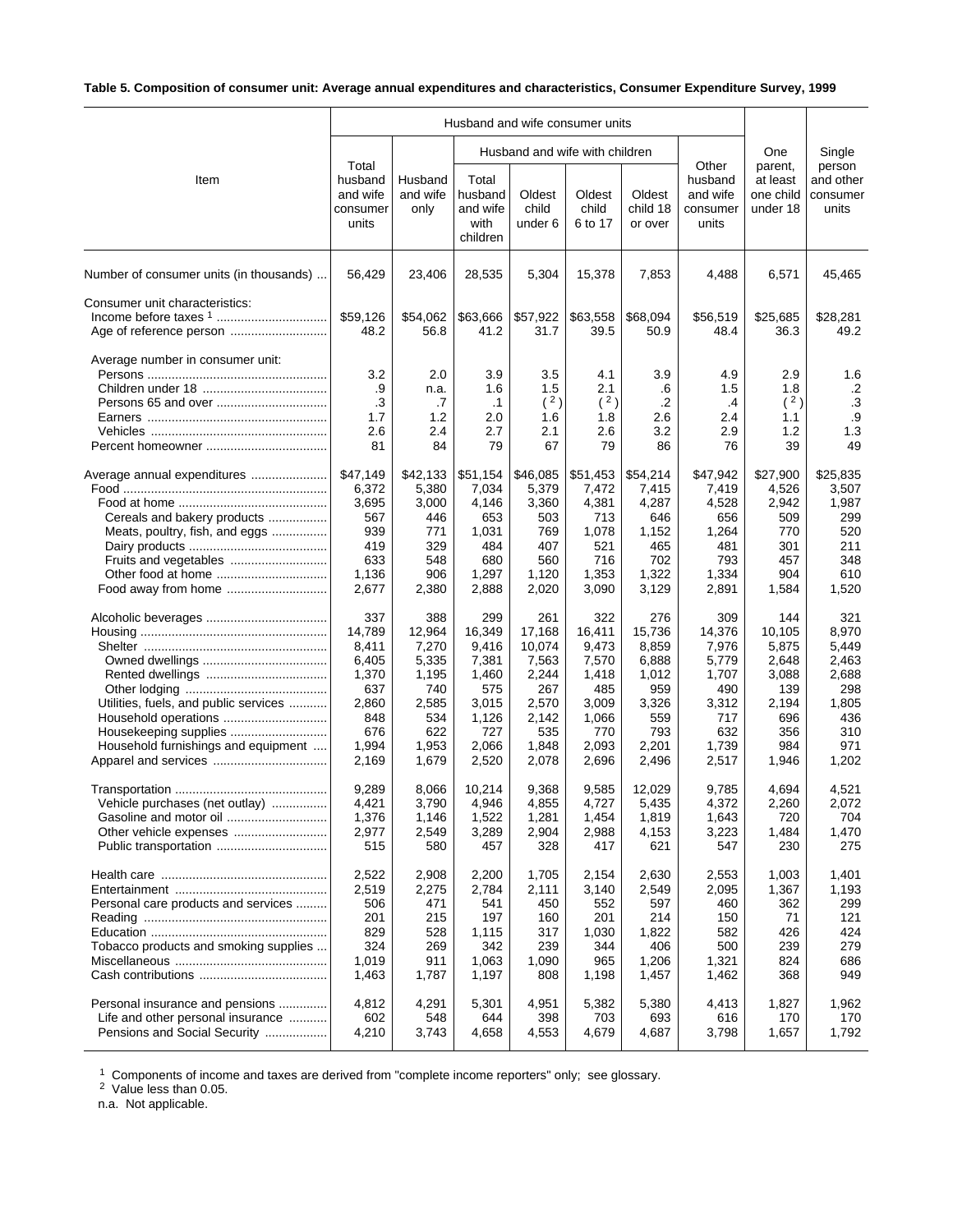#### **Table 6. Number of earners in consumer unit: Average annual expenditures and characteristics, Consumer Expenditure Survey, 1999**

|                                         |                 | Single consumers |               |           |               | Consumer units of two or more persons |                  |
|-----------------------------------------|-----------------|------------------|---------------|-----------|---------------|---------------------------------------|------------------|
| Item                                    | All<br>consumer |                  |               |           |               |                                       |                  |
|                                         | units           | No earner        | One<br>earner | No earner | One<br>earner | Two<br>earners                        | Three or<br>more |
| Number of consumer units (in thousands) | 108,465         | 11,965           | 19,585        | 9,810     | 21,647        | 35,123                                | 10,336           |
| Consumer unit characteristics:          |                 |                  |               |           |               |                                       |                  |
|                                         | \$43,951        | \$16,231         | \$30,236      | \$22,281  | \$40,719      | \$61,923                              | \$68,409         |
|                                         | 47.9            | 68.9             | 40.4          | 65.4      | 45.7          | 42.0                                  | 45.8             |
| Average number in consumer unit:        |                 |                  |               |           |               |                                       |                  |
|                                         | 2.5             | 1.0              | 1.0           | 2.3       | 3.0           | 3.1                                   | 4.4              |
|                                         | .7              | n.a.             | n.a.          | .4        | 1.1           | .9                                    | 1.2              |
| Persons 65 and over                     | .3              | .7               | $\cdot$ 1     | 1.3       | .3            | .1                                    | $\cdot$ 1        |
|                                         | 1.3             | n.a.             | 1.0           | n.a.      | 1.0           | 2.0                                   | 3.3              |
|                                         | 1.9             | .8               | 1.1           | 1.8       | 1.9           | 2.4                                   | 3.2              |
|                                         | 65              | 63               | 41            | 75        | 65            | 73                                    | 79               |
|                                         |                 |                  |               |           |               |                                       |                  |
| Average annual expenditures             | \$36,995        | \$17,272         | \$25,497      | \$27,645  | \$36,459      | \$47,785                              | \$54,698         |
|                                         | 5,031           | 2,084            | 3,056         | 4,154     | 5,342         | 6,307                                 | 7,895            |
|                                         | 2,915           | 1,452            | 1,447         | 2,790     | 3,271         | 3,566                                 | 4,487            |
| Cereals and bakery products             | 448             | 241              | 211           | 439       | 505           | 548                                   | 677              |
| Meats, poultry, fish, and eggs          | 749             | 342              | 338           | 734       | 854           | 918                                   | 1,201            |
|                                         | 322             | 163              | 151           | 308       | 368           | 396                                   | 493              |
|                                         | 500             | 283              | 252           | 529       | 560           | 589                                   | 754              |
|                                         | 896             | 424              | 496           | 780       | 985           | 1,115                                 | 1.361            |
| Food away from home                     | 2.116           | 632              | 1,609         | 1.365     | 2,071         | 2.742                                 | 3,408            |
|                                         | 318             | 118              | 389           | 195       | 245           | 401                                   | 385              |
|                                         | 12,057          | 7,024            | 8,929         | 9,105     | 12,484        | 15,044                                | 15,534           |
|                                         |                 |                  |               |           |               | 8,779                                 | 8,737            |
|                                         | 7,016           | 3,745            | 5,995         | 4,676     | 7,125         |                                       |                  |
|                                         | 4,525           | 1,879            | 2,568         | 2,854     | 4,620         | 6,369                                 | 6,413            |
|                                         | 2,027           | 1,655            | 3,043         | 1,371     | 2,043         | 1,873                                 | 1,639            |
|                                         | 465             | 211              | 383           | 451       | 462           | 537                                   | 685              |
| Utilities, fuels, and public services   | 2,377           | 1,578            | 1,535         | 2,295     | 2,555         | 2,759                                 | 3,310            |
|                                         | 666             | 870              | 224           | 446       | 664           | 922                                   | 611              |
|                                         | 498             | 258              | 225           | 477       | 536           | 639                                   | 734              |
| Household furnishings and equipment     | 1,499           | 573              | 950           | 1,211     | 1,605         | 1,944                                 | 2,142            |
|                                         | 1,743           | 718              | 1,066         | 1,136     | 1,849         | 2,254                                 | 2,784            |
|                                         | 7,011           | 2,170            | 4.370         | 4,999     | 6,427         | 9,603                                 | 11,947           |
| Vehicle purchases (net outlay)          | 3.305           | 860              | 1,902         | 2,351     | 2,954         | 4,771                                 | 5,457            |
|                                         | 1,055           | 355              | 693           | 730       | 1,044         | 1,358                                 | 1,852            |
|                                         | 2,254           | 773              | 1,485         | 1,541     | 2.041         | 2,972                                 | 4,109            |
|                                         | 397             | 182              | 291           | 377       | 389           | 502                                   | 529              |
|                                         | 1,959           | 1,928            | 974           | 3,160     | 2,098         | 1,994                                 | 2,312            |
|                                         | 1,891           | 701              | 1,248         | 1,494     | 2,030         | 2,469                                 | 2,590            |
|                                         |                 |                  |               |           |               |                                       |                  |
| Personal care products and services     | 408             | 217              | 277           | 306       | 409           | 504                                   | 637              |
|                                         | 159             | 108              | 131           | 150       | 149           | 189                                   | 200              |
|                                         | 635             | 152              | 586           | 200       | 546           | 789                                   | 1,357            |
| Tobacco products and smoking supplies   | 300             | 147              | 214           | 186       | 317           | 365                                   | 494              |
|                                         | 867             | 767              | 600           | 658       | 757           | 1,050                                 | 1,290            |
|                                         | 1,181           | 1,020            | 1,008         | 1,544     | 844           | 1,370                                 | 1,411            |
| Personal insurance and pensions         | 3,436           | 117              | 2,649         | 357       | 2,960         | 5,446                                 | 5,861            |
| Life and other personal insurance       | 394             | 109              | 148           | 324       | 449           | 509                                   | 756              |
| Pensions and Social Security            | 3,042           | 28               | 2,501         | 233       | 2,511         | 4,937                                 | 5,105            |
|                                         |                 |                  |               |           |               |                                       |                  |

 $1$  Components of income and taxes are derived from "complete income reporters" only; see glossary.

 $2$  Data are likely to have large sampling errors.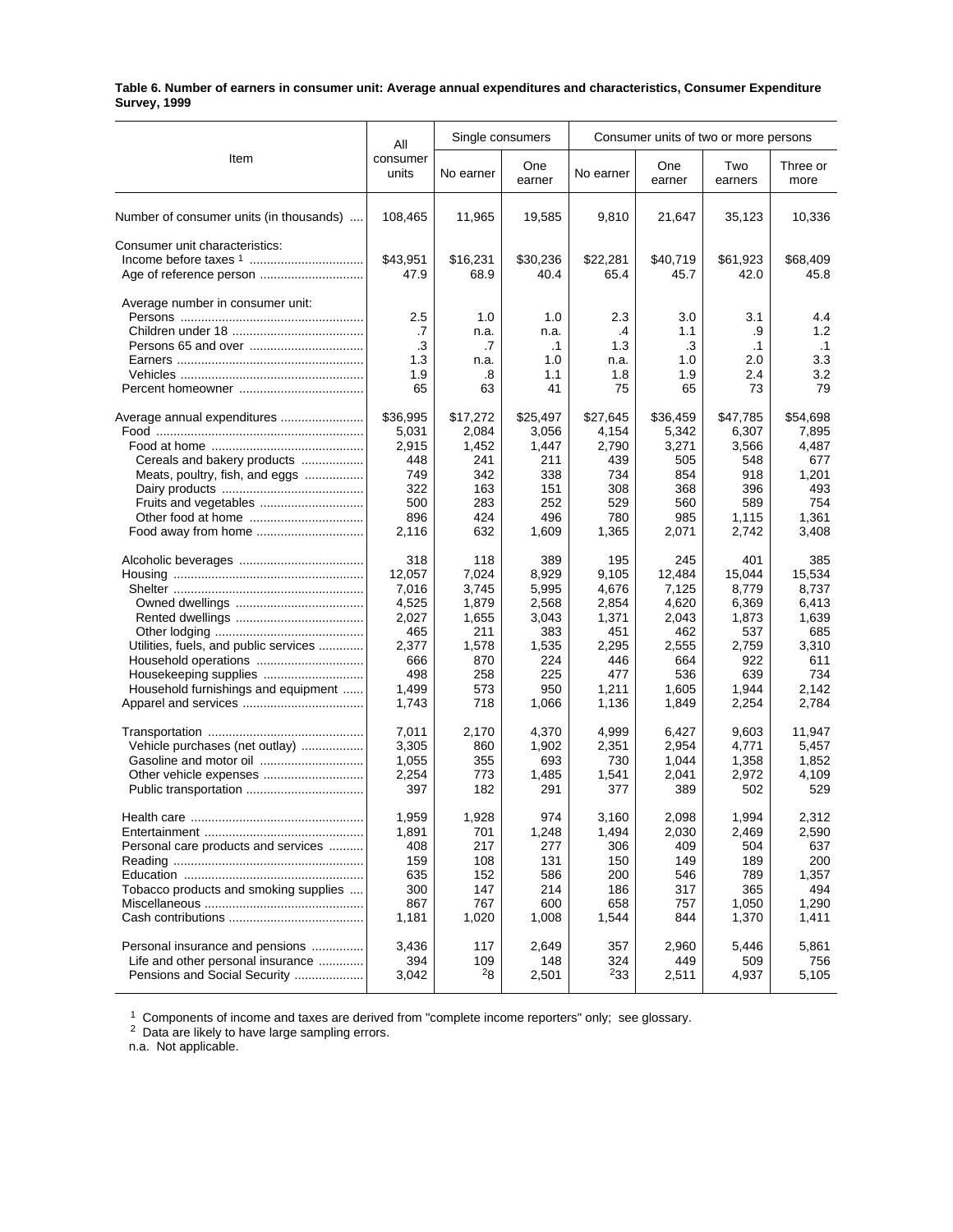#### **Table 7. Housing tenure, type of area, race of reference person, and Hispanic origin of reference person: Average annual expenditures and characteristics, Consumer Expenditure Survey, 1999**

|                                                           | All                                 | Housing tenure                       |                                       | Type of area                        |                                     |                                     | Race of reference<br>person         | Hispanic origin of<br>reference person |                                            |
|-----------------------------------------------------------|-------------------------------------|--------------------------------------|---------------------------------------|-------------------------------------|-------------------------------------|-------------------------------------|-------------------------------------|----------------------------------------|--------------------------------------------|
| Item                                                      | consumer<br>units                   | Homeowner                            | Renter                                | Urban                               | Rural                               | White<br>and<br>other               | <b>Black</b>                        | Hispanic                               | Non-<br>Hispanic                           |
| Number of consumer units (in thousands)                   | 108,465                             | 70,469                               | 37,996                                | 95,174                              | 13,291                              | 95,293                              | 13,172                              | 9,111                                  | 99,354                                     |
| Consumer unit characteristics:<br>Age of reference person | \$43,951<br>47.9                    | \$53,056<br>52.1                     | \$27,514<br>40.1                      | \$45,597<br>47.5                    | \$32,414<br>50.9                    | \$45,688<br>48.3                    | \$30,427<br>44.9                    | \$33,803<br>41.2                       | \$44,955<br>48.5                           |
| Average number in consumer unit:                          | 2.5<br>.7<br>.3<br>1.3<br>1.9<br>65 | 2.6<br>.7<br>.4<br>1.4<br>2.3<br>100 | 2.3<br>.7<br>.2<br>1.2<br>1.2<br>n.a. | 2.5<br>.7<br>.3<br>1.4<br>1.9<br>63 | 2.5<br>.6<br>.4<br>1.3<br>2.4<br>82 | 2.5<br>.6<br>.3<br>1.4<br>2.0<br>68 | 2.7<br>.9<br>.2<br>1.3<br>1.3<br>47 | 3.5<br>1.3<br>.2<br>1.6<br>1.6<br>44   | 2.4<br>.6<br>$\cdot$ 3<br>1.3<br>2.0<br>67 |
| Average annual expenditures                               | \$36,995                            | \$42,753                             | \$26,310                              | \$37,871                            | \$30,817                            | \$38,323                            | \$27,340                            | \$33,044                               | \$37,356                                   |
|                                                           | 5,031                               | 5,580                                | 4,009                                 | 5,145                               | 4,262                               | 5,149                               | 4,146                               | 5,493                                  | 4,986                                      |
|                                                           | 2,915                               | 3,205                                | 2,376                                 | 2,949                               | 2,688                               | 2,948                               | 2,665                               | 3,556                                  | 2,854                                      |
| Cereals and bakery products                               | 448                                 | 495                                  | 361                                   | 455                                 | 405                                 | 454                                 | 405                                 | 495                                    | 444                                        |
| Meats, poultry, fish, and eggs                            | 749                                 | 808                                  | 638                                   | 758                                 | 687                                 | 732                                 | 878                                 | 1,097                                  | 716                                        |
|                                                           | 322                                 | 357                                  | 257                                   | 323                                 | 319                                 | 334                                 | 233                                 | 377                                    | 317                                        |
| Fruits and vegetables                                     | 500                                 | 549                                  | 407                                   | 509                                 | 436                                 | 508                                 | 439                                 | 663                                    | 484                                        |
|                                                           | 896                                 | 995                                  | 713                                   | 905                                 | 841                                 | 921                                 | 710                                 | 924                                    | 894                                        |
| Food away from home                                       | 2,116                               | 2,376                                | 1,633                                 | 2,196                               | 1,574                               | 2,201                               | 1,482                               | 1,937                                  | 2,132                                      |
|                                                           | 318                                 | 320                                  | 313                                   | 335                                 | 202                                 | 339                                 | 158                                 | 269                                    | 322                                        |
|                                                           | 12,057                              | 13,647                               | 9,105                                 | 12,550                              | 8,526                               | 12,380                              | 9,707                               | 11,001                                 | 12,154                                     |
|                                                           | 7,016                               | 7,552                                | 6,022                                 | 7,429                               | 4,057                               | 7,225                               | 5,501                               | 6,778                                  | 7,038                                      |
|                                                           | 4,525                               | 6,926                                | 71                                    | 4,720                               | 3,127                               | 4,780                               | 2,675                               | 3,186                                  | 4,647                                      |
|                                                           | 2,027                               | 56                                   | 5,681                                 | 2,211                               | 705                                 | 1,936                               | 2,683                               | 3,420                                  | 1,899                                      |
|                                                           | 465                                 | 569                                  | 270                                   | 498                                 | 226                                 | 509                                 | 142                                 | 171                                    | 491                                        |
| Utilities, fuels, and public services                     | 2,377                               | 2,796                                | 1,600                                 | 2,376                               | 2,391                               | 2,374                               | 2,403                               | 2,124                                  | 2,401                                      |
| Household operations                                      | 666                                 | 837                                  | 348                                   | 710                                 | 349                                 | 695                                 | 457                                 | 470                                    | 684                                        |
| Housekeeping supplies                                     | 498                                 | 606                                  | 298                                   | 499                                 | 491                                 | 516                                 | 362                                 | 445                                    | 503                                        |
| Household furnishings and equipment                       | 1,499                               | 1,856                                | 836                                   | 1,536                               | 1,237                               | 1,570                               | 984                                 | 1,184                                  | 1,529                                      |
|                                                           | 1,743                               | 1,926                                | 1,403                                 | 1,818                               | 1,224                               | 1,725                               | 1,877                               | 2,071                                  | 1,712                                      |
|                                                           | 7,011                               | 8,118                                | 4,959                                 | 6,973                               | 7,288                               | 7,275                               | 5,106                               | 6,801                                  | 7,031                                      |
| Vehicle purchases (net outlay)                            | 3,305                               | 3,807                                | 2,375                                 | 3,221                               | 3,909                               | 3,434                               | 2,374                               | 3,362                                  | 3,300                                      |
|                                                           | 1,055                               | 1,209                                | 768                                   | 1,036                               | 1,187                               | 1,096                               | 757                                 | 1,116                                  | 1,049                                      |
| Other vehicle expenses                                    | 2,254                               | 2,645                                | 1,528                                 | 2,289                               | 2,007                               | 2,333                               | 1,683                               | 1,979                                  | 2,279                                      |
| Public transportation                                     | 397                                 | 456                                  | 289                                   | 427                                 | 185                                 | 412                                 | 292                                 | 344                                    | 402                                        |
|                                                           | 1,959                               | 2,441                                | 1,065                                 | 1,934                               | 2,134                               | 2,078                               | 1,093                               | 1,119                                  | 2,036                                      |
|                                                           | 1,891                               | 2,298                                | 1,135                                 | 1,921                               | 1,674                               | 2,022                               | 936                                 | 1,245                                  | 1,950                                      |
| Personal care products and services                       | 408                                 | 471                                  | 291                                   | 419                                 | 337                                 | 409                                 | 401                                 | 404                                    | 409                                        |
|                                                           | 159                                 | 193                                  | 98                                    | 164                                 | 126                                 | 170                                 | 81                                  | 71                                     | 168                                        |
|                                                           | 635                                 | 672                                  | 565                                   | 688                                 | 250                                 | 666                                 | 410                                 | 366                                    | 659                                        |
| Tobacco products and smoking supplies                     | 300                                 | 294                                  | 312                                   | 287                                 | 391                                 | 313                                 | 208                                 | 172                                    | 312                                        |
|                                                           | 867                                 | 1,030                                | 564                                   | 872                                 | 834                                 | 908                                 | 570                                 | 637                                    | 888                                        |
|                                                           | 1,181                               | 1,544                                | 507                                   | 1,209                               | 982                                 | 1,269                               | 541                                 | 678                                    | 1,227                                      |
| Personal insurance and pensions                           | 3,436                               | 4,219                                | 1,985                                 | 3,555                               | 2,586                               | 3,620                               | 2,107                               | 2,718                                  | 3,502                                      |
| Life and other personal insurance                         | 394                                 | 525                                  | 152                                   | 402                                 | 343                                 | 406                                 | 308                                 | 191                                    | 413                                        |
| Pensions and Social Security                              | 3,042                               | 3,693                                | 1,833                                 | 3,153                               | 2,243                               | 3,214                               | 1,799                               | 2,528                                  | 3,089                                      |

 $1$  Components of income and taxes are derived from "complete income reporters" only; see glossary.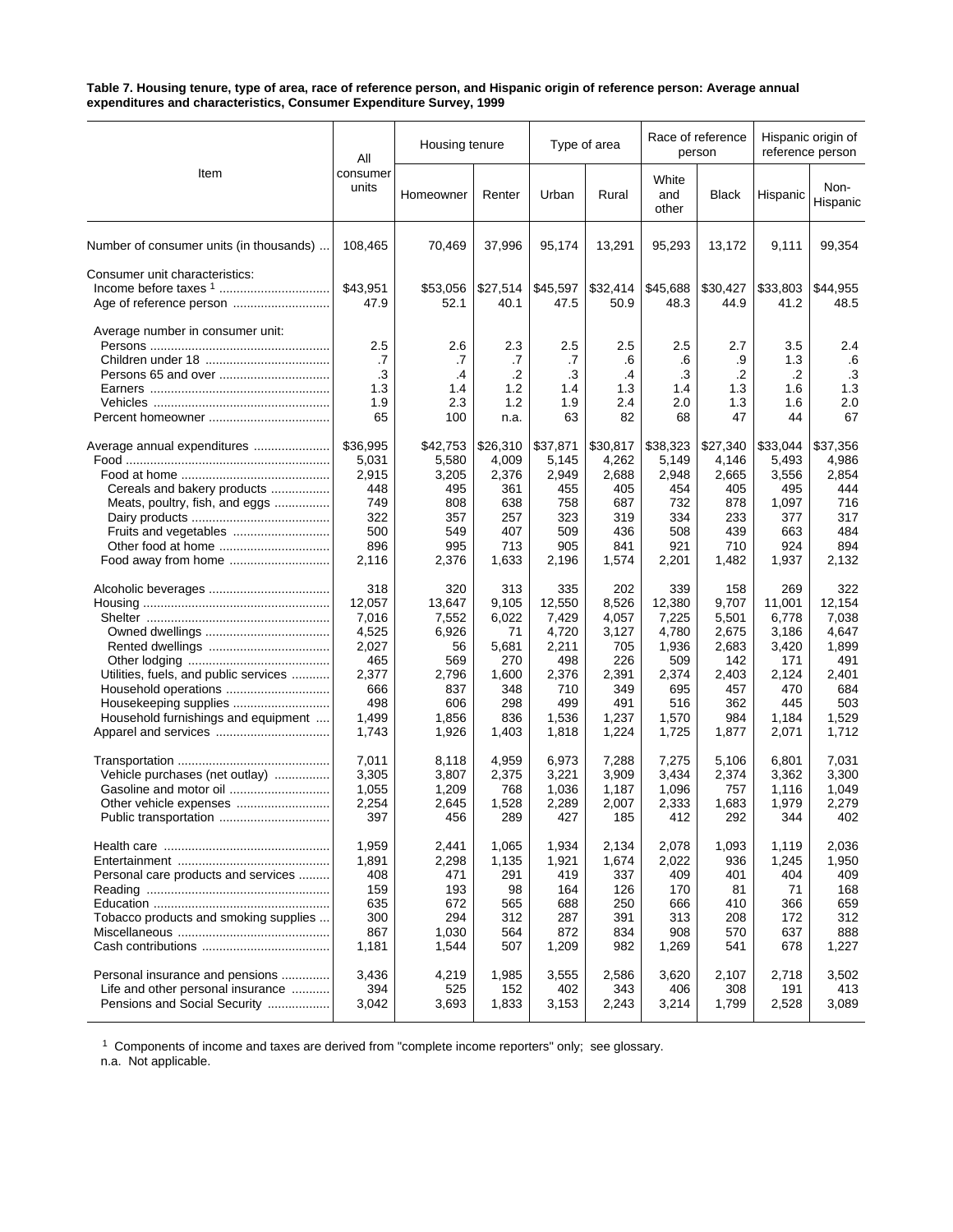# **Table 8. Region of residence: Average annual expenditures and characteristics, Consumer Expenditure Survey, 1999**

| Item                                    | All<br>consumer<br>units            | Northeast                           | Midwest<br>South                    |                                     | West                                |
|-----------------------------------------|-------------------------------------|-------------------------------------|-------------------------------------|-------------------------------------|-------------------------------------|
| Number of consumer units (in thousands) | 108,465                             | 20,979                              | 25,765                              | 37,816                              | 23,906                              |
| Consumer unit characteristics:          | \$43,951<br>47.9                    | \$48,307<br>49.3                    | \$41,983<br>48.4                    | \$40,387<br>47.6                    | \$47,494<br>46.6                    |
| Average number in consumer unit:        | 2.5<br>.7<br>.3<br>1.3<br>1.9<br>65 | 2.5<br>.6<br>.3<br>1.4<br>1.6<br>63 | 2.5<br>.7<br>.3<br>1.4<br>2.1<br>69 | 2.5<br>.7<br>.3<br>1.3<br>1.9<br>67 | 2.6<br>.7<br>.3<br>1.4<br>2.0<br>59 |
|                                         | \$36,995                            | \$38,403                            | \$36,302                            | \$33,303                            | \$42,335                            |
|                                         | 5,031                               | 5,480                               | 4,865                               | 4,615                               | 5,462                               |
|                                         | 2,915                               | 3,084                               | 2,740                               | 2.729                               | 3,245                               |
|                                         | 448                                 | 487                                 | 428                                 | 416                                 | 485                                 |
|                                         | 749                                 | 830                                 | 655                                 | 739                                 | 793                                 |
|                                         | 322                                 | 361                                 | 307                                 | 290                                 | 355                                 |
|                                         | 500                                 | 564                                 | 438                                 | 451                                 | 584                                 |
|                                         | 896                                 | 843                                 | 912                                 | 832                                 | 1,029                               |
|                                         | 2,116                               | 2,396                               | 2,126                               | 1,887                               | 2,216                               |
|                                         | 318                                 | 367                                 | 324                                 | 256                                 | 365                                 |
|                                         | 12,057                              | 13,366                              | 11,525                              | 10.338                              | 14,199                              |
|                                         | 7,016                               | 8,256                               | 6,491                               | 5,540                               | 8,827                               |
|                                         | 4,525                               | 5,313                               | 4,451                               | 3,541                               | 5,468                               |
|                                         | 2,027                               | 2,423                               | 1,599                               | 1,645                               | 2,743                               |
|                                         | 465                                 | 520                                 | 441                                 | 354                                 | 616                                 |
| Utilities, fuels, and public services   | 2,377                               | 2,455                               | 2,401                               | 2,445                               | 2,178                               |
|                                         | 666                                 | 658                                 | 587                                 | 555                                 | 933                                 |
|                                         | 498                                 | 502                                 | 541                                 | 458                                 | 512                                 |
| Household furnishings and equipment     | 1,499                               | 1,496                               | 1,506                               | 1,339                               | 1,749                               |
|                                         | 1,743                               | 1,817                               | 1,591                               | 1,598                               | 2,070                               |
|                                         | 7,011                               | 6,466                               | 6,939                               | 6,863                               | 7,802                               |
|                                         | 3,305                               | 2,706                               | 3,382                               | 3,466                               | 3,495                               |
|                                         | 1,055                               | 907                                 | 1,038                               | 1,069                               | 1,180                               |
|                                         | 2,254                               | 2,315                               | 2,169                               | 2,043                               | 2,625                               |
|                                         | 397                                 | 538                                 | 349                                 | 286                                 | 503                                 |
|                                         | 1,959                               | 1,804                               | 2,087                               | 1,956                               | 1,962                               |
|                                         | 1,891                               | 1,828                               | 2,067                               | 1,567                               | 2,269                               |
| Personal care products and services     | 408                                 | 404                                 | 401                                 | 385                                 | 457                                 |
|                                         | 159                                 | 195                                 | 166                                 | 117                                 | 189                                 |
|                                         | 635                                 | 939                                 | 568                                 | 452                                 | 728                                 |
| Tobacco products and smoking supplies   | 300                                 | 318                                 | 346                                 | 302                                 | 232                                 |
|                                         | 867                                 | 827                                 | 854                                 | 778                                 | 1,057                               |
|                                         | 1,181                               | 1,100                               | 1,151                               | 1,132                               | 1,362                               |
| Personal insurance and pensions         | 3,436                               | 3,494                               | 3,418                               | 2,946                               | 4,181                               |
| Life and other personal insurance       | 394                                 | 403                                 | 378                                 | 411                                 | 379                                 |
|                                         | 3,042                               | 3,092                               | 3,041                               | 2,535                               | 3,801                               |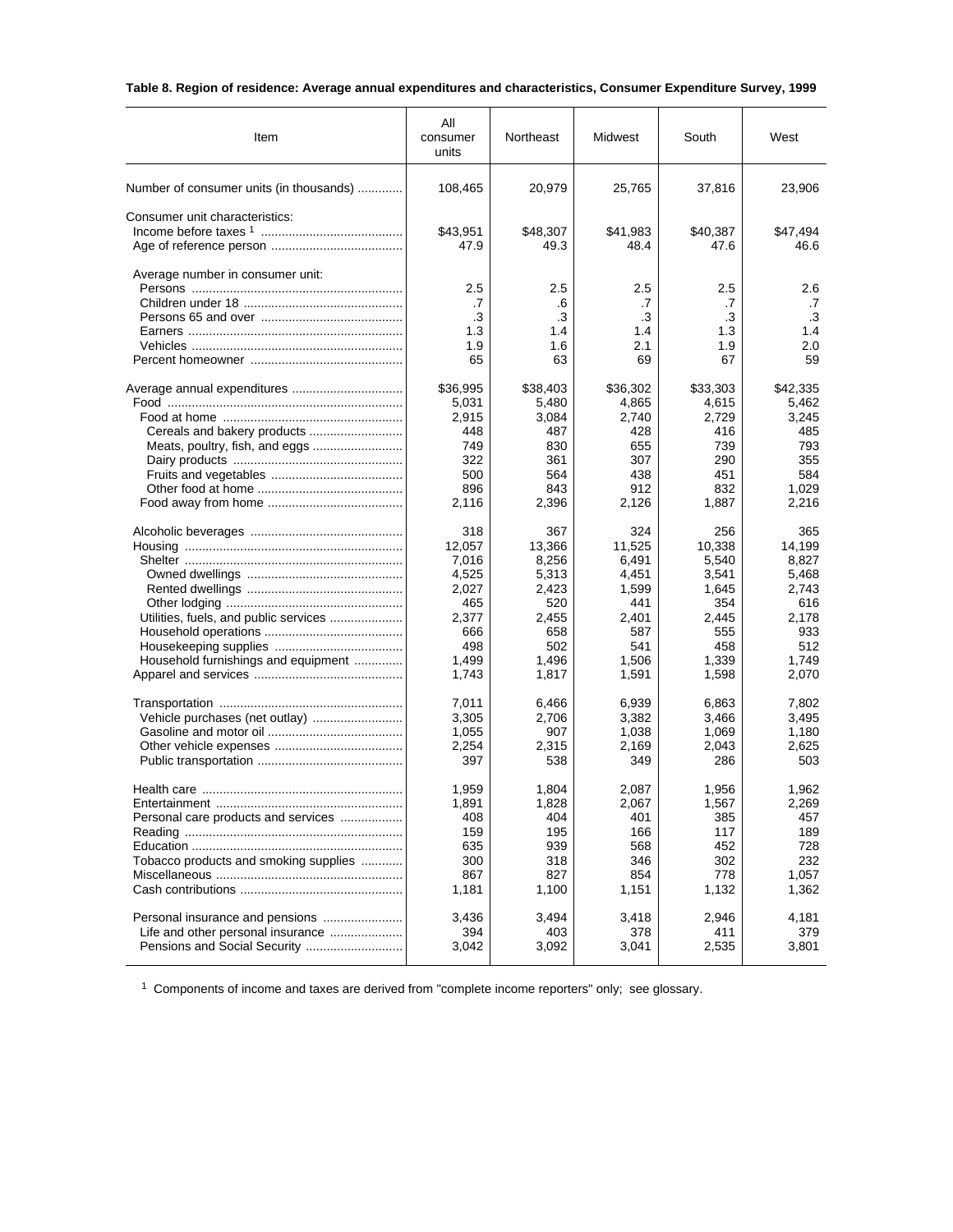# **Table 9. Occupation of reference person: Average annual expenditures and characteristics, Consumer Expenditure Survey, 1999**

|                                                                                                                                                                                                      | Self-<br>employed<br>workers                                             | Wage and salary earners                                                |                                                                           |                                                                        |                                                                        |                                                                          |                                                                        |                                                                        |                                                                        |
|------------------------------------------------------------------------------------------------------------------------------------------------------------------------------------------------------|--------------------------------------------------------------------------|------------------------------------------------------------------------|---------------------------------------------------------------------------|------------------------------------------------------------------------|------------------------------------------------------------------------|--------------------------------------------------------------------------|------------------------------------------------------------------------|------------------------------------------------------------------------|------------------------------------------------------------------------|
| Item                                                                                                                                                                                                 |                                                                          | Total<br>wage and<br>salary<br>earners                                 | Managers<br>and<br>professionals                                          | Technical,<br>sales and<br>clerical<br>workers                         | Service<br>workers                                                     | Construction<br>workers and<br>mechanics                                 | Operators,<br>fabricators<br>and<br>laborers                           | Retired                                                                | All other,<br>including<br>not<br>reporting                            |
| Number of consumer units (in                                                                                                                                                                         | 6,077                                                                    | 71,180                                                                 | 24,961                                                                    | 20,248                                                                 | 9,389                                                                  | 4,900                                                                    | 11,681                                                                 | 19,665                                                                 | 11,544                                                                 |
| Consumer unit characteristics:<br>Income before taxes $1$<br>Age of reference person                                                                                                                 | \$56,480<br>49.7                                                         | \$50,710<br>41.1                                                       | \$71,439<br>43.2                                                          | \$42,965<br>39.8                                                       | \$32,159<br>40.4                                                       | \$47,750<br>40.8                                                         | \$35,179<br>39.9                                                       | \$24,217<br>72.6                                                       | \$26,886<br>46.5                                                       |
| Average number in consumer unit:<br>Children under 18<br>Persons 65 and over<br>Percent homeowner                                                                                                    | 2.5<br>.6<br>.2<br>1.7<br>2.2<br>79                                      | 2.7<br>.8<br>$\cdot$ 1<br>1.7<br>2.1<br>62                             | 2.6<br>.7<br>$\cdot$ 1<br>1.7<br>2.2<br>72                                | 2.5<br>.7<br>$\cdot$ 1<br>1.7<br>1.9<br>57                             | 2.7<br>.8<br>$\cdot$ 1<br>1.7<br>1.7<br>47                             | 3.1<br>1.0<br>$\cdot$ 1<br>1.9<br>2.7<br>69                              | 3.0<br>1.0<br>$\cdot$ 1<br>1.8<br>2.1<br>57                            | 1.7<br>$\cdot$ 1<br>1.2<br>.2<br>1.6<br>81                             | 2.8<br>.9<br>$\cdot$ .2<br>.7<br>1.5<br>51                             |
| Average annual expenditures<br>Food at home<br>Cereals and bakery products<br>Meats, poultry, fish, and eggs<br>Dairy products<br>Fruits and vegetables<br>Other food at home<br>Food away from home | \$47,496<br>6,143<br>3,286<br>497<br>827<br>371<br>566<br>1,026<br>2,857 | \$40,603<br>5,495<br>3,074<br>470<br>787<br>338<br>515<br>965<br>2,421 | \$53,159<br>6,591<br>3,402<br>530<br>802<br>382<br>602<br>1,086<br>3,189  | \$36,595<br>5,091<br>2,858<br>440<br>717<br>314<br>470<br>916<br>2,233 | \$28,870<br>4,284<br>2,659<br>411<br>746<br>284<br>443<br>775<br>1,625 | \$37,351<br>5,461<br>3,310<br>493<br>928<br>353<br>507<br>1,029<br>2,152 | \$31,607<br>4,873<br>2,987<br>434<br>843<br>321<br>472<br>917<br>1,886 | \$26,284<br>3,424<br>2,241<br>355<br>562<br>252<br>436<br>637<br>1,183 | \$27,357<br>4,253<br>2,866<br>444<br>786<br>320<br>476<br>840<br>1,387 |
| Alcoholic beverages<br>Owned dwellings<br>Rented dwellings<br>Other lodging<br>Utilities, fuels, and public services<br>Household operations<br>Housekeeping supplies                                | 394<br>14,249<br>8,071<br>5,908<br>1,474<br>688<br>2,748<br>777<br>729   | 370<br>13,113<br>7,850<br>5,071<br>2,292<br>487<br>2,434<br>674<br>510 | 499<br>17,230<br>10,467<br>7,470<br>2,151<br>846<br>2,784<br>1,037<br>637 | 300<br>12,088<br>7,258<br>4,384<br>2,520<br>354<br>2,292<br>607<br>511 | 284<br>9,710<br>5,820<br>2,876<br>2,696<br>248<br>2,068<br>318<br>347  | 296<br>11,646<br>6,805<br>4,708<br>1,758<br>340<br>2,460<br>539<br>450   | 319<br>9,461<br>5,353<br>3,051<br>2,100<br>202<br>2,214<br>357<br>399  | 177<br>8,988<br>4,560<br>3,026<br>1,110<br>425<br>2,147<br>770<br>436  | 188<br>9,613<br>5,501<br>2,984<br>2,240<br>278<br>2,228<br>380<br>411  |
| Household furnishings and<br>Apparel and services                                                                                                                                                    | 1,924<br>2,326                                                           | 1,645<br>1,953                                                         | 2,305<br>2,510                                                            | 1.419<br>1,812                                                         | 1,156<br>1,462                                                         | 1,392<br>1,457                                                           | 1.137<br>1,627                                                         | 1,075<br>1,073                                                         | 1,093<br>1,258                                                         |
| Transportation<br>Vehicle purchases (net outlay)<br>Gasoline and motor oil<br>Other vehicle expenses<br>Public transportation                                                                        | 8,066<br>3,460<br>1,184<br>2,873<br>549                                  | 7,924<br>3,795<br>1,188<br>2,529<br>412                                | 9,768<br>4,657<br>1,297<br>3,168<br>646                                   | 7,225<br>3,505<br>1,085<br>2,302<br>332                                | 5,860<br>2,732<br>985<br>1,836<br>308                                  | 8,116<br>3,742<br>1,475<br>2,595<br>304                                  | 6,776<br>3,333<br>1,175<br>2,088<br>180                                | 4,469<br>1,934<br>672<br>1,475<br>388                                  | 5,157<br>2,539<br>819<br>1,557<br>242                                  |
| Entertainment<br>Personal care products and                                                                                                                                                          | 2,755<br>2,498                                                           | 1,655<br>2,060                                                         | 2,155<br>2,768                                                            | 1,456<br>1,828                                                         | 1,193<br>1,337                                                         | 1,541<br>1,791                                                           | 1,354<br>1,648                                                         | 3,026<br>1,444                                                         | 1,595<br>1,285                                                         |
| Tobacco products and smoking                                                                                                                                                                         | 569<br>216<br>985                                                        | 443<br>162<br>756                                                      | 558<br>249<br>1,132                                                       | 400<br>140<br>672                                                      | 356<br>92<br>510                                                       | 382<br>119<br>538                                                        | 373<br>88<br>384                                                       | 303<br>165<br>116                                                      | 284<br>105<br>587                                                      |
| Miscellaneous<br>Cash contributions                                                                                                                                                                  | 341<br>1,086<br>2,233                                                    | 326<br>899<br>1,089                                                    | 225<br>1,194<br>1,788                                                     | 306<br>798<br>913                                                      | 343<br>549<br>500                                                      | 497<br>997<br>769                                                        | 491<br>692<br>507                                                      | 165<br>809<br>1,564                                                    | 349<br>649<br>543                                                      |
| Personal insurance and pensions.<br>Life and other personal insurance<br>Pensions and Social Security                                                                                                | 5,634<br>601<br>5,033                                                    | 4,359<br>423<br>3,936                                                  | 6,492<br>654<br>5,838                                                     | 3,568<br>322<br>3,246                                                  | 2,390<br>240<br>2,149                                                  | 3,742<br>324<br>3,418                                                    | 3,014<br>293<br>2,721                                                  | 559<br>275<br>284                                                      | 1,492<br>313<br>1,179                                                  |